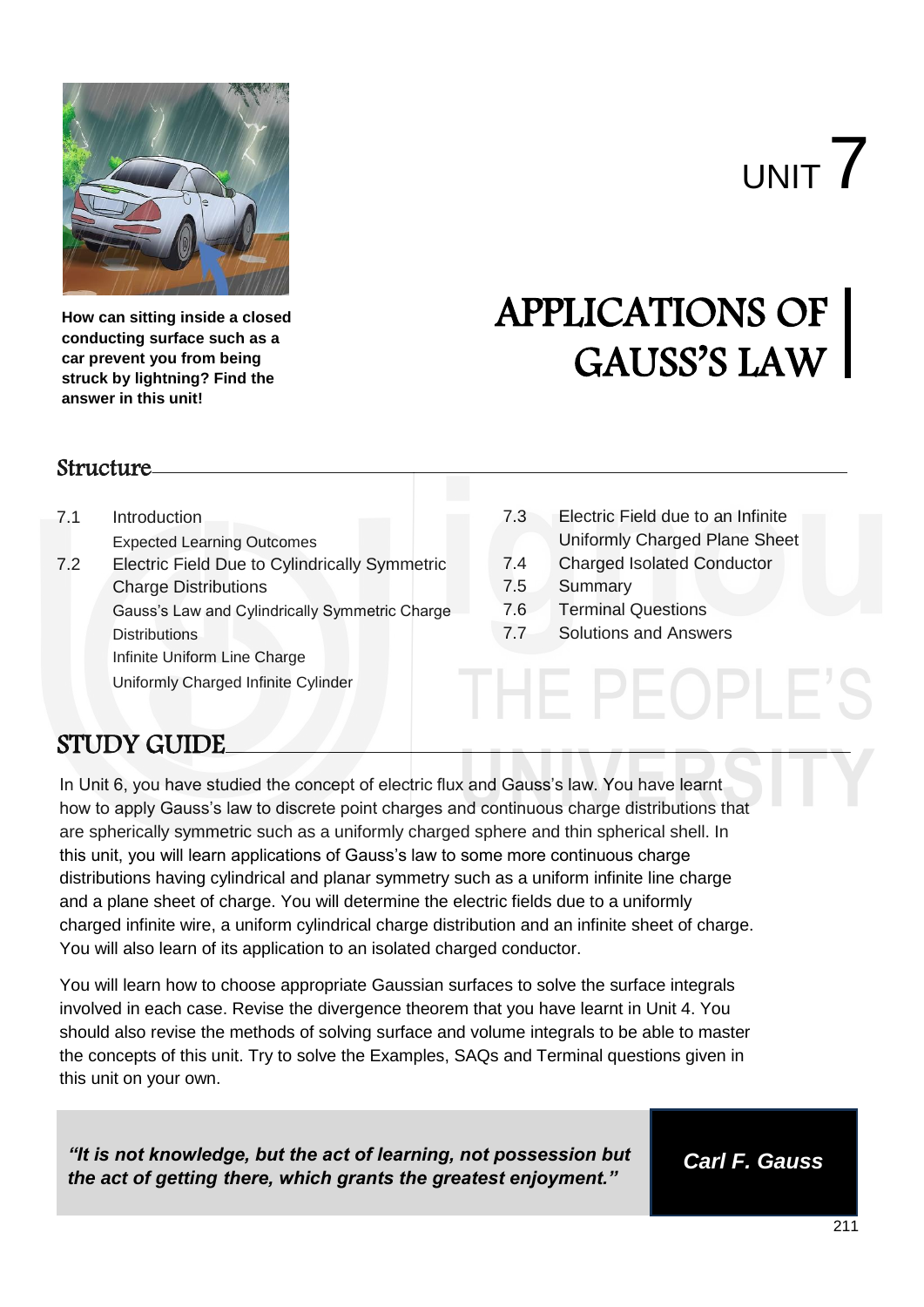### **7.1 INTRODUCTION**

In Unit 6, you have learnt the concept of electric flux and studied Gauss"s law. You have also learnt how to apply Gauss's law to obtain the electric flux and electric field due to discrete charges. You have applied the law to continuous charge distributions that are spherically symmetric and uniformly charged such as a uniformly charged sphere and thin spherical shell. You have learnt that the Gaussian surface for such charge distributions is spherical and concentric with them. It also passes through the point at which the electric field is to be determined.

In this unit, you will first learn how to apply Gauss's law to charge distributions having cylindrical symmetry such as uniform line charge and uniformly charged cylinder (Sec. 7.2). You will begin by learning the concept of cylindrical symmetry. Then we will explain why Gauss"s law is useful for determining the electric fields due to cylindrically symmetric charge distributions. With this understanding, you can learn how to apply Gauss"s law to determine the electric fields due to an infinite uniform line charge and infinite uniformly charged cylinder.

In Sec. 7.3, you will learn how to apply Gauss's law to calculate the electric field due to an infinite uniformly charged sheet that possesses planar symmetry. Once again, we will explain what planar symmetry is and how Gauss's law is useful for determining the electric fields due to charge distributions having planar symmetry.

The applications of Gauss's law described in Secs. 7.2 and 7.3 find use in computing the capacitance of coaxial capacitors and parallel plate capacitors as you will learn in Unit 11 of the next block. As you may know, such capacitors are very commonly used around us, for example, in electronic appliances like the TV and computers, and power storage systems, etc. Finally, in Sec. 7.4, we apply Gauss's law to an isolated charged solid conductor and a conductor with a cavity. This too has many interesting applications in real life. One of these is shown in the picture on the first page of this unit.

In the next two units, we introduce the concept of electric potential and its relation with the electric field. You will learn another way of calculating electric fields and electrostatic forces using the concept of electric potential.

#### Expected Learning Outcomes

After studying this unit, you should be able to:

- apply Gauss"s law to determine the electric field due to cylindrically symmetric charge distributions such as a uniform infinite line charge and an infinite uniformly charged cylinder;
- determine the electric field due to an infinite uniform plane sheet of charge using Gauss"s law; and
- use Gauss"s law to explain why the electric field inside an isolated charged conductor is zero and why the charge on it is distributed entirely on its surface.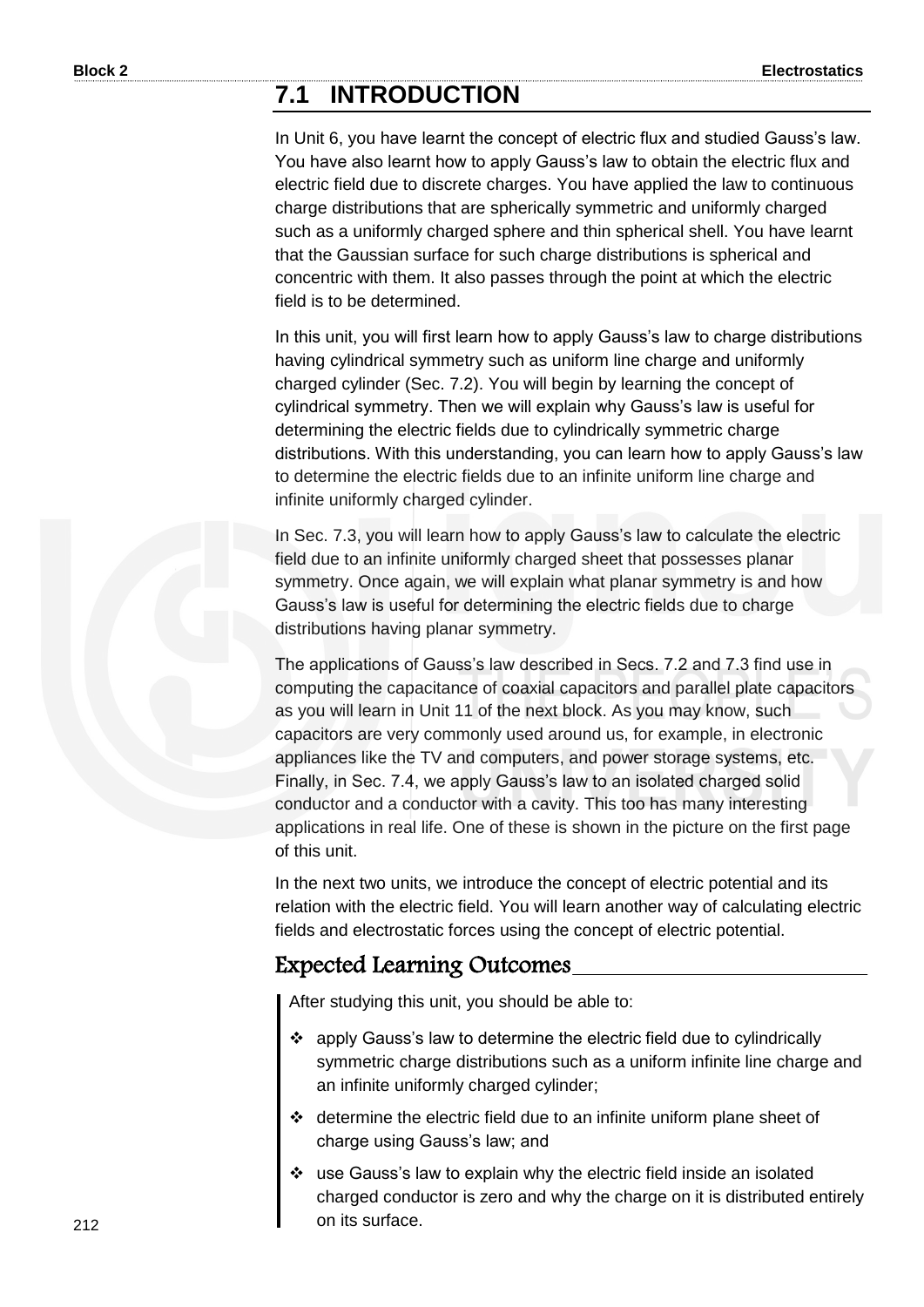# **7.2 ELECTRIC FIELD DUE TO CYLINDRICALLY SYMMETRIC CHARGE DISTRIBUTIONS**

We have said in the introduction of this unit that in this section we will determine the electric field due to charge distributions that possess cylindrical symmetry such as a line charge and a charged cylinder. You may like to ask:

- **What is cylindrical symmetry**?
- **How is Gauss's law useful for a charge distribution that possesses cylindrical symmetry**?

Let us begin our discussion by answering these two questions.

#### **7.2.1 Gauss's Law and Cylindrically Symmetric Charge Distributions**

Let us answer the first question and define **cylindrical symmetry**.

A charge distribution (or any object) is said to possess **cylindrical symmetry** if it remains **unchanged** (or is **invariant**) when it is

- moved along its axis (*AB* in Fig. 7.1a and *CD* in Fig. 7.1b), that is, the line running through its core (translational symmetry);
- rotated around its axis (rotational symmetry);
- rotated by 180° around any axis perpendicular to its axis, (*PQ* in Fig. 7.1a and *RS* in Fig. 7.1b), (180° rotational symmetry);
- reflected across any plane passing through its axis (reflection symmetry);
- reflected across any plane perpendicular to its axis (reflection symmetry).

*P Q R S* **(a) (b)**  *B A C D*

**Fig. 7.1**: **a) The axis** *AB* **(dotted line) of a cylinder; b) for a line or a wire, the axis** *CD* **lies on the line/wire itself.** 

Try to apply the above transformations to any cylindrical object around you such as a can or a water pipe. Verify that it possesses cylindrical symmetry before studying further. An infinite line or wire (like the axis of an infinite cylinder) *also* possesses cylindrical symmetry (Fig. 7.1b).

Let us now answer the second question and explain **how Gauss's law is useful** for determining the electric field due to a cylindrically symmetric charge distribution.

While studying Secs. 6.4 to 6.6 of Unit 6, you would have noted that due to the choice of the spherical Gaussian surface enclosing the charge distribution, the calculations became very simple for two reasons:

- $\bullet$  the electric field was directed parallel to the area vector for a surface element on the Gaussian surface so that  $\mathbf{E} \cdot d\mathbf{S} = E dS$ ; and
- the magnitude *E* of the electric field was the same at all points on the Gaussian surface so that it could be treated as constant and taken out of the surface integral.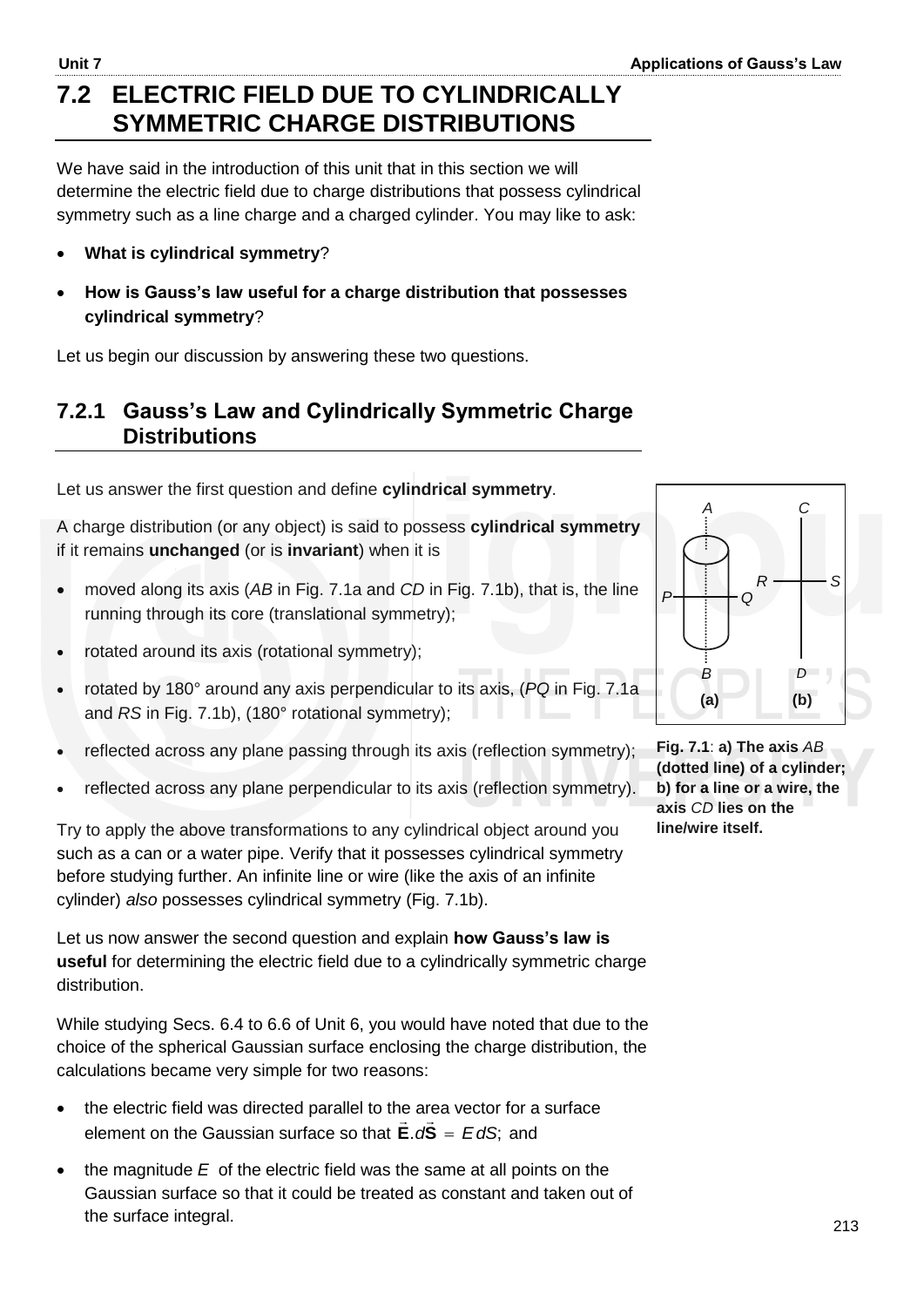

**Fig. 7.2**: **a) The direction of electric field E due to a section of an infinite charged cylinder is perpendicular to its axis; b) electric field in some other direction; c) reflected electric field; d) the directions of at the same point for the which is not possible. So, E can only be in the direction shown by dotted arrows.**

Let us now ask: What is the **direction of the electric field** at any point due to a cylindrical charge distribution?

Consider Fig. 7.2a showing a small section of an infinite cylinder carrying positive charge (it could also be a charged infinite wire). The direction of the electric field of the charge distribution is perpendicular to its axis, and the electric field is directed radially outward from the axis for positively charged cylinder (Fig. 7.2a). For a negative cylindrical charge distribution, it will be directed radially inward and perpendicular to its axis. You may ask: **Why**?

To answer this question, suppose that the electric field due to the cylindrical charge distribution at some point *P* is directed in some other direction as shown in Fig. 7.2b. Note that we have arbitrarily labelled one end of this section of the cylinder as "top" and the other one as "bottom" just to show what happens when it is reflected.

Now let us reflect this cylindrical charge distribution about a horizontal line perpendicular to its axis and passing through *P*. So the "top" of the section is now its "bottom" and the "bottom", its "top" (Fig. 7.2c).

What is the direction of the electric field after the cylindrical charge distribution is reflected? After reflection, the direction of the electric field becomes as shown in Fig. 7.2c because the electric field is also reflected in the same manner.

Now compare Figs. 7.2b and 7.2c by putting them alongside each other as in Fig. 7.2d. What do you find? You can see that the charge distribution remains the same after reflection but the electric fields are different. (The labels "top" and "bottom" were only for our convenience. Otherwise, we cannot tell the difference.)

This is a contradiction: **How can there be different electric fields at the same point for the same charge distribution**? If the charge distribution remains unchanged, the electric field also has to be the same. If it is not so, there must be some mistake.

Now we ask: **What is the direction of the electric field that will not lead to such a contradiction**? From Fig. 7.2d, you can see that if the electric field (shown by dotted arrows) were in the direction perpendicular to the cylindrical axis, it would remain the same under this symmetry operation.

You can check it for all other symmetry operations on the cylinder. This is how we conclude from symmetry considerations that **the direction of the electric field due to a cylindrical charge distribution at a point can only be perpendicular to its axis**.

**It points outward, for a positive charge distribution and inward, for a**  electric fields are different negative charge distribution.

same charge distribution, Now you may like to know: What does the magnitude of the electric field of **a charge distribution having cylindrical symmetry depend on**?

> The answer is: It depends only on the perpendicular distance, say *r*, of the point from the cylinder"s axis. **Why is it so**?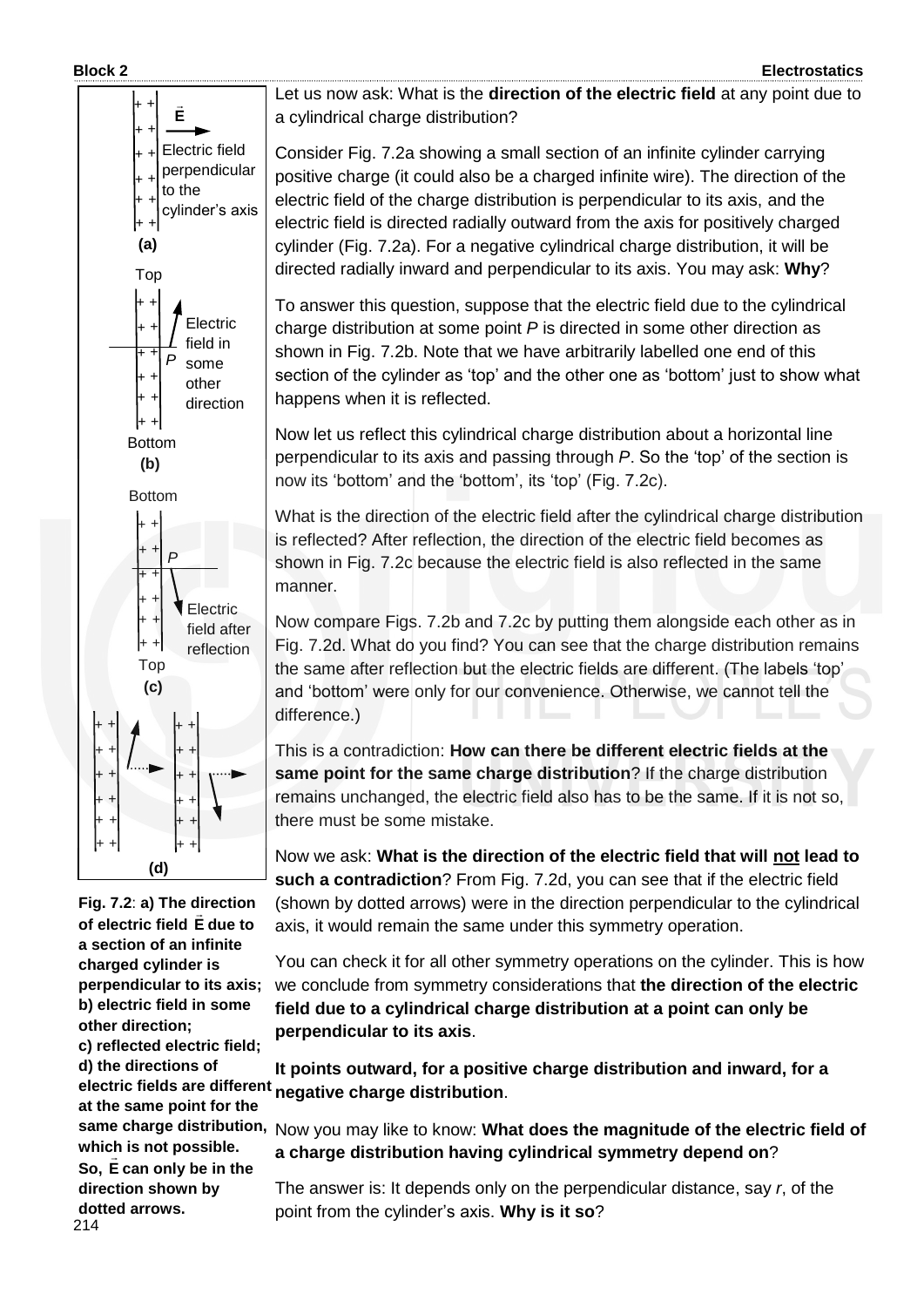#### Suppose the **magnitude of the electric field due to the cylindrical charge distribution at any point varied with the angular coordinates of the point**. Then it would have different values at different points, say, *P* and *Q* situated at

the **same** perpendicular distance from the axis (i.e., on the dotted cylindrical surface of the same radius *r* in Fig. 7.3). But this is a contradiction. This is because due to cylindrical symmetry, the charged cylinder will look the same from all points on the cylindrical surface of radius *r* (Fig. 7.3). So,

#### The **magnitude of the electric field cannot have different values at different points on a given cylindrical surface for the same cylindrical charge distribution**.

Therefore, at any point, it will depend only on the perpendicular distance of the point from the axis of the cylindrical charge distribution.

To conclude, due to cylindrical symmetry, the magnitude of the electric field due to a cylindrical charge distribution at any point depends only on the perpendicular distance of the point from the cylindrical axis. So, all points on the cylindrical surface of a given radius are equivalent as far as the magnitude of the electric field of any cylindrical charge distribution is concerned: it could be a line charge, charged wire or charged solid/hollow cylinder.

Then we can treat the magnitude of the electric field of such systems at a given cylindrical surface as constant and take it out of the surface integral. You will appreciate this point better in the next section.

To sum up, you must always remember the following for **any charge distribution having cylindrical symmetry**:

- **The electric field due to a charge distribution having cylindrical symmetry is directed perpendicular to its axis of symmetry.**
- **The magnitude of the electric field at any point depends only on its perpendicular distance from the axis of symmetry.**

So now can you quickly say what kind of Gaussian surface we should choose for a cylindrically symmetric charge distribution such as a line charge? The Gaussian surface should indeed be **cylindrical**. Why so?

As you have learnt just now, for a cylindrical Gaussian surface coaxial with the cylindrical charge distribution (charged line or cylinder), the electric field is normal to the surface at all points on it. You know that for any area element centred at a point on the Gaussian surface, the area vector **S** *d* is directed normal to the surface (Fig. 7.4). So, the electric field **E** at any point due to the cylindrically symmetric charge distribution will be parallel to the area vector **S** *d* and, therefore

$$
\vec{E} \cdot d\vec{S} = EdS \tag{7.1}
$$

You have also learnt that the magnitude of the electric field at any point is the same everywhere on the cylindrical Gaussian surface passing through that point. So we can treat it as constant for that surface and take it out of the surface integral.



**Fig. 7.3**: **The magnitude of the electric field due to a cylindrical charge distribution at any point depends on its perpendicular distance**  *r* **from the axis of symmetry. If it were not so, the magnitude of the electric field would be different at different points, (e.g.,** *P* **and** *Q***) on the same surface for the same charge distribution, which is incorrect.** 





**Fig. 7.4**: **Area vector**   $dS$  for an element of **area centred at any point** *P* **on a cylindrical Gaussian surface is normal to the surface.**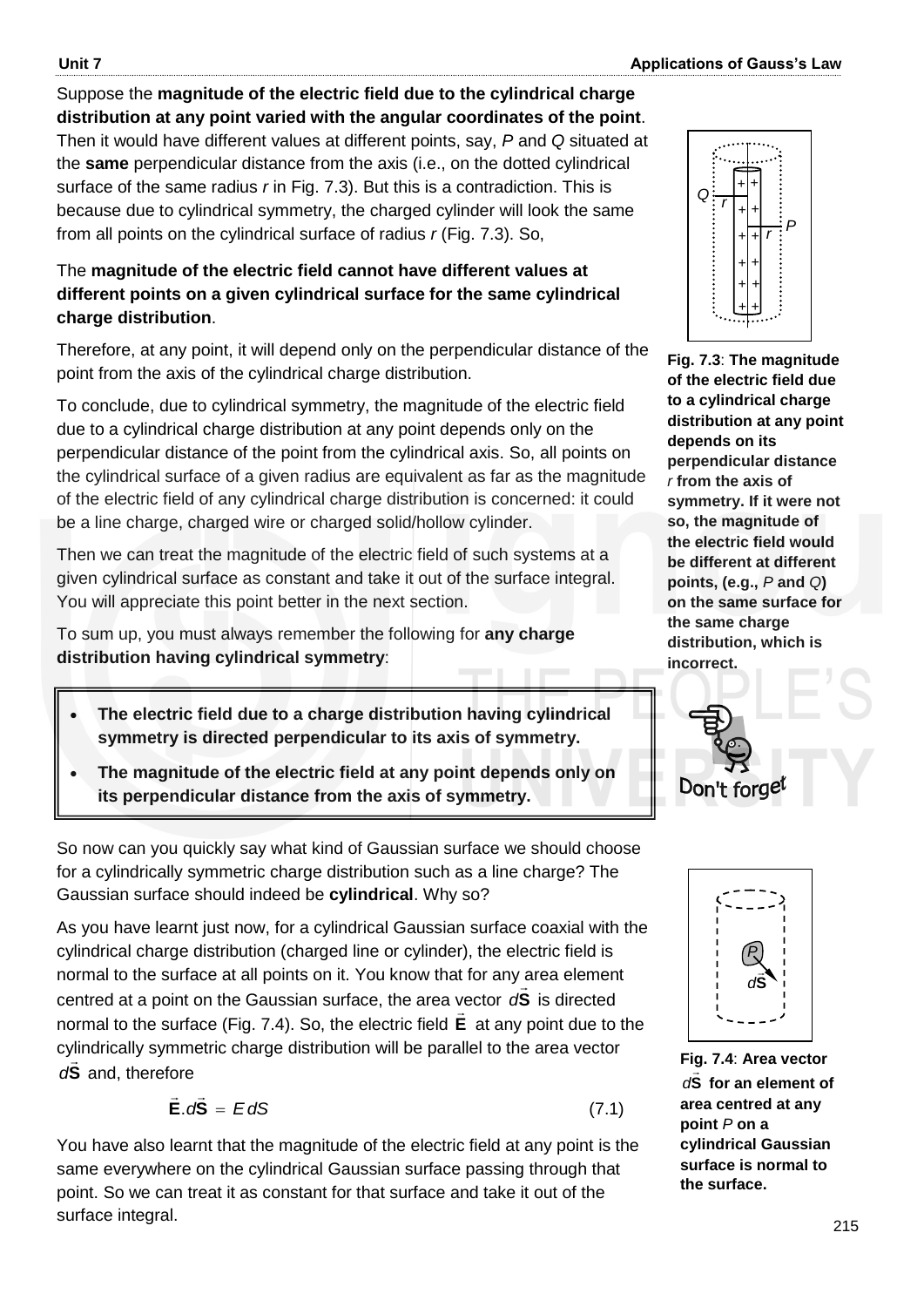With this understanding of cylindrical symmetry of charge distributions, we can apply Gauss's law to a uniform infinite line charge.

#### **7.2.2 Infinite Uniform Line Charge**

Recall that you have calculated the electric field for an infinite line charge using Coulomb's law in Example 5.7 of Unit 5. You have learnt how to solve the lengthy integral involved in the calculation. Let us now apply Gauss"s law to a similar problem. Consider an infinitely long wire carrying uniform linear charge density . Let us determine the electric field at a distance *r* from the wire using Gauss's law.

Before studying further, you may like to quickly verify that the infinite line charge distribution has cylindrical symmetry by carrying out the symmetry operations on a wire. Let us now draw a Gaussian surface, i.e., the surface of a right circular cylinder of radius *r* and length *L* coaxial with the wire (Fig. 7.5).



**Fig. 7.5**: **Applying Gauss's law to an infinite uniformly charged wire carrying positive charge. The Gaussian surface is cylindrical having length** *L* **and radius** *r***. It encloses a section of the charged wire.**

What is the **magnitude** of the electric field at any point on the cylindrical Gaussian surface? You have learnt in Sec. 7.2.1 that due to cylindrical symmetry, it would be the same everywhere on the surface of the cylinder as it depends only on the perpendicular distance of the point from the wire's axis. As you can see in Fig. 7.5, this distance is just the radius (*r*) of the cylinder. So, it is the same for all points on the cylindrical surface of radius *r* and can be treated as constant for that particular surface.

For a cylindrical surface, the direction of the electric field is normal to the surface at all points as shown in Fig. 7.5. For positively charged wire, the electric field is directed radially outwards from the wire"s axis. If the charge on the wire were negative, the electric field would point inwards towards the wire's axis. Thus, **E** and d**S** are parallel to each other for each area element on the curved part of the cylinder's surface:

$$
\vec{E} \cdot d\vec{S} = EdS \qquad (7.2a)
$$

The electric flux at all points through both circular ends of the cylinder is zero because **E** and d**S** are perpendicular to each other on these ends (Fig. 7.5). Therefore, the product **E.** dS is finite only for the curved part of the cylindrical surface.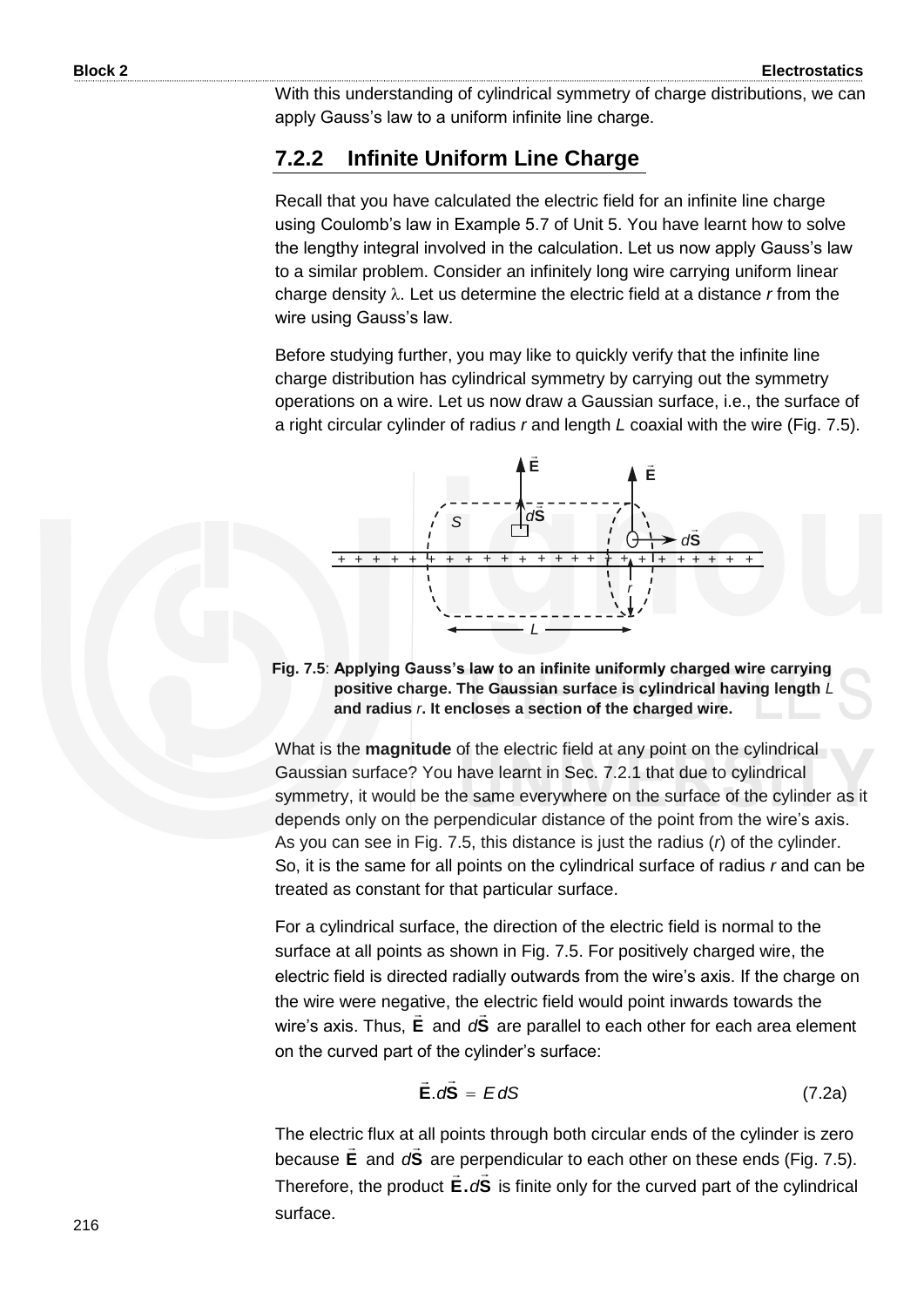Thus, from Gauss's law, we have

$$
\oint_S \vec{E} \cdot d\vec{S} = \oint_S E dS = E \oint_S dS \quad dS = E 2\pi rL = \frac{Q_{encl}}{\varepsilon_0} \qquad (7.2b)
$$

where we have taken *E* out of the integral as it is constant on this Gaussian surface *S*. In Eq. (7.2b), we have also used the result that the area of the curved surface of a cylinder of radius *r* and length *L* is 2πrL. So from Eq. (7.2b), we have

$$
E2\pi rL = \frac{Q_{encl}}{\varepsilon_0}
$$
  

$$
E = \frac{Q_{encl}}{2\pi\varepsilon_0 rL}
$$
 (7.2c)

For the uniform line charge density  $\lambda$ , the charge enclosed by the cylinder of length *L* is given by

$$
Q_{encl} = \int_{0}^{L} \lambda \, dl' = \lambda \int_{0}^{L} dl' = \lambda L, \text{ since } \lambda \text{ is constant} \qquad (7.2d)
$$

Substituting Eq. (7.2d) in Eq. (7.2c), we get

$$
E = \frac{Q_{encl}}{2\pi\epsilon_0 rL} = \frac{\lambda L}{2\pi\epsilon_0 rL}
$$

*r*

λ

or

or

*E*  $2\pi\epsilon_0$  $=\frac{R}{2}$  (7.3)

**The electric field is directed perpendicular to the line charge or charged wire.** This is the same result as the one we got in Example 5.7 after a very lengthy calculation! So, you see that for a symmetrical distribution of charges, the calculation of electric field becomes quite simple if we use Gauss's law.

You should, however, note that **Gauss's law is always true**, no matter what the distribution of charges. **But it is very useful for symmetric charge distributions** since its application makes the calculation much simpler.

#### You may like to know: **Why do charge distributions have to be symmetric for Gauss's law to be applied to determine electric fields**?

Recall what you have learnt so far and you will be able to arrive at the answer: The symmetry of the distribution helps us determine the surfaces over which the magnitude of the electric field is constant (i.e., the distance *r* is constant). Also we know the direction of the electric field for a given type of symmetry.

Then the trick is to **choose the Gaussian surface to be the surface over which the magnitude of the electric field is constant**. Also, **the direction of the electric field should be parallel/perpendicular to the area vector at all points on the surface**.

Note that the electric field in Eq. (7.3) does not depend on the length of the cylindrical Gaussian surface.

In applying Gauss's law, the choice of the Gaussian surface is very important for simplifying calculations. This is especially true for symmetric charge distributions as you have learnt in Unit 6. You will appreciate this point time and again in this unit.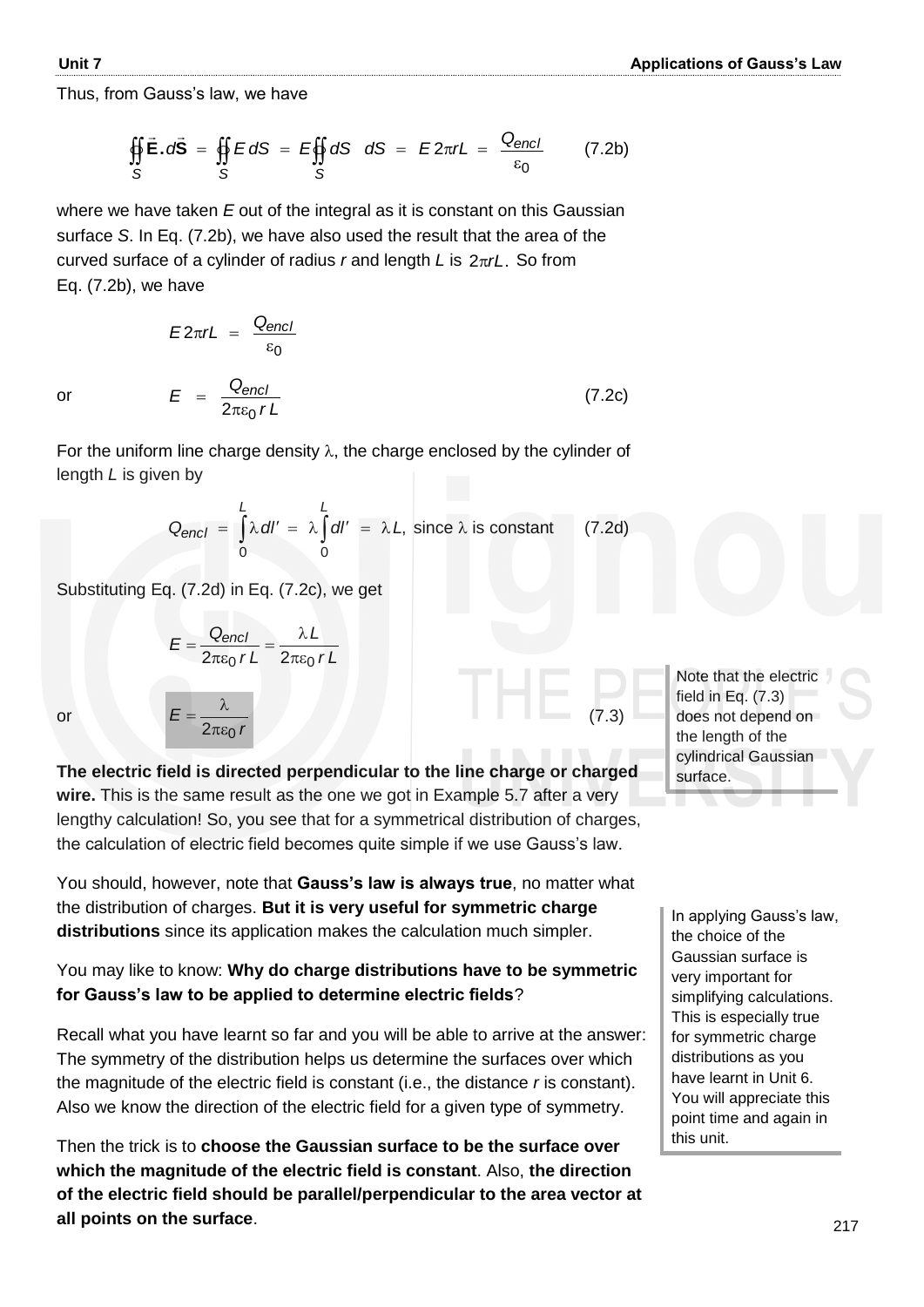You must note that this is true for all applications of Gauss's law that you have studied so far, such as the charged sphere and the spherical shell in Unit 6 and the infinite charged wire in this section. For example, in this unit, for the infinite line charge, you have seen that the magnitude of the electric field is the same at all points of the curved part of the cylindrical surface as its radius is constant. The direction of **E** is normal to the curved part of the surface and therefore, in the same direction as the area element  $dS$ . Since **E** is perpendicular to  $dS$  on the cylinder's ends, for all points on the circular ends<br>  $\vec{r}$ of the cylinder, **E.dS** = 0. This has made the calculation of electric field quite simple. Of course, it is also simple because the line charge density is uniform, i.e., constant.

Suppose, we had chosen some other shape for the Gaussian surface, then Gauss's law would still apply but **E** may not have been in the same direction as **S**  $\frac{1}{2}$ *d* and its magnitude may not have been constant over the surface. Then we could not have taken *E* out of the integral. That would have made the calculation difficult. So, **symmetry is important for such applications of Gauss's law**. You must have appreciated this point by now having studied charge distributions possessing spherical and cylindrical symmetry. We end this section with an SAQ for you.

### *SAQ 1 –* **Applying Gauss's law to line charge**

The electric field due to an infinite line charge has magnitude  $9.0 \times 10^3$  NC<sup>-1</sup> at a distance of 1.0 m. Calculate the linear charge density.

Let us now determine the electric field due to an infinite uniformly charged cylinder using the same symmetry considerations as for the wire at points both outside and inside the cylinder. Such calculations of electric fields for a cylindrical charge distribution are required for determining the capacitance of capacitors having cylindrical geometry.

#### **7.2.3 Uniformly Charged Infinite Cylinder**

Consider an infinitely long charged solid cylinder of radius *R*, which has uniform volume charge density  $\rho$ . Let us determine the electric field due to this charge distribution at a point outside the cylinder.

We use Gauss's law to obtain the electric field for the uniformly charged infinite cylinder at a point *P* lying outside it at a distance *r* from its axis.

Study Fig. 7.6 showing a section of the infinite cylinder by a solid line. You can verify that the charge distribution is cylindrically symmetric. For a point *P*  outside the cylinder, we draw a cylindrical Gaussian surface of length *L* and radius *r*, passing through *P*. Recall that we have drawn a similar surface for the infinitely long wire in Fig. 7.5. We now follow the same steps and argument as in Sec. 7.2.1 to determine the electric field due to a uniformly charged infinitely long cylinder for  $r \geq R$ .

Once again we note that for the curved part of the cylindrical Gaussian surface, the direction of the electric field is normal to the surface at all points. Also, the electric field is directed radially outwards from the positively charged



**Fig. 7.6**: **Electric field at a point** *P* **lying outside a uniformly charged infinite cylinder. The cylindrical Gaussian surface is of length** *L* **and**  *radius*  $r > R$ .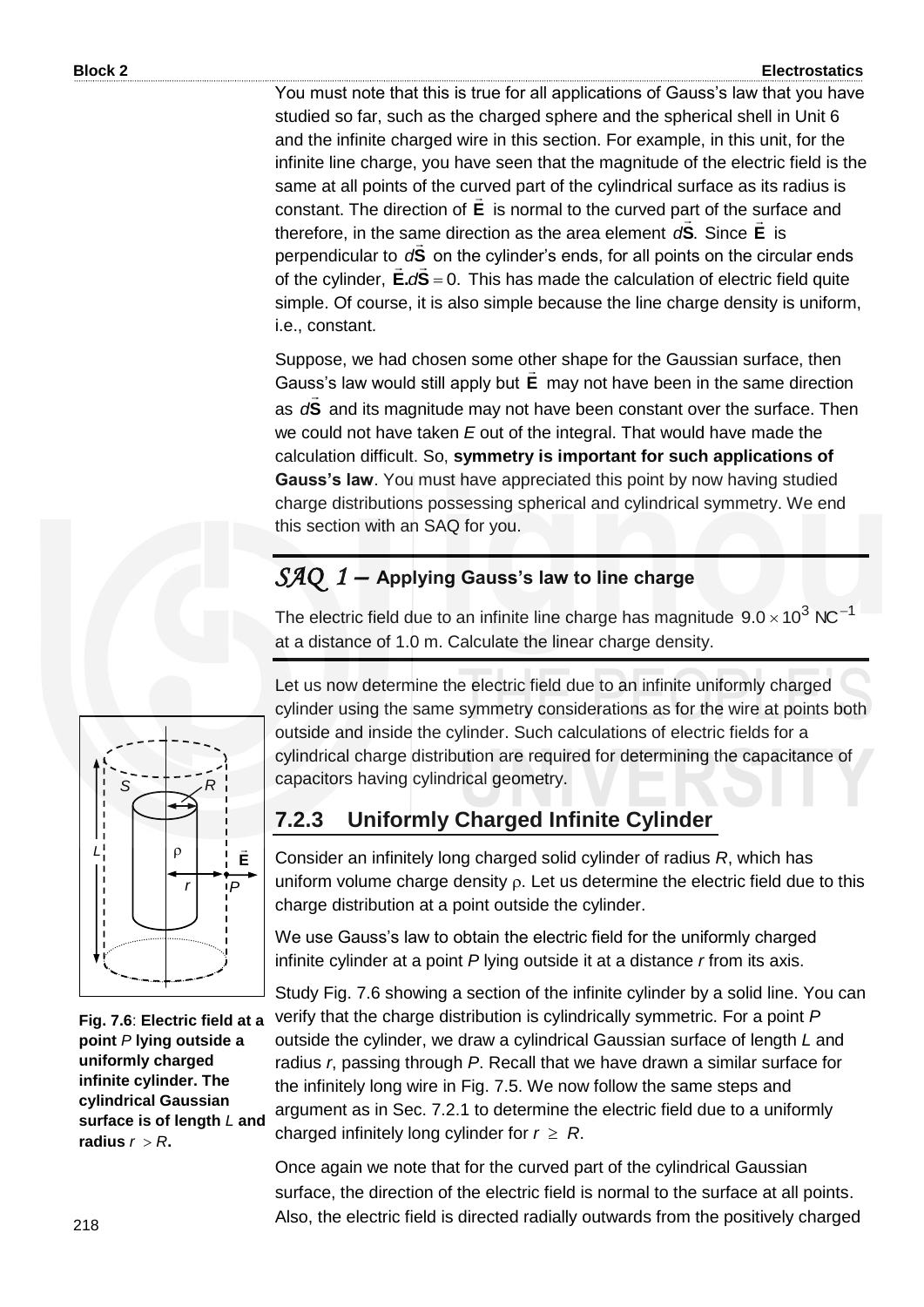cylinder"s axis. Therefore, **E**  $\ddot{\ }$ and **S**  $\frac{1}{2}$ *d* are parallel to each other for each area element on the curved part of the Gaussian surface and E.  $dS = E dS$ .  $\frac{1}{2}$   $\frac{1}{2}$  As in Sec. 7.2.2, you can see that the electric flux through both circular ends of the cylindrical Gaussian surface is zero because **E** and **S** *d* are perpendicular to each other at all points on these ends. Therefore, from Gauss's law, we have

$$
\oint_S \vec{E} \cdot d\vec{S} = \oint_S E dS = E \oint_S dS \quad dS = E 2\pi rL = \frac{Q_{encl}}{\varepsilon_0} \qquad (7.4a)
$$

Here, since *E* is the same on all points of the Gaussian surface *S*, we have taken it to be constant for the surface and have taken it out of the integral. In Eq. (7.4a), we have also used the result that the total surface area of a cylinder of radius *r* and length *L* is 2πrL. So from Eq. (7.4a), we have

$$
E = \frac{Q_{encl}}{2\pi\epsilon_0 rL} \quad \text{for } r \ge R \tag{7.4b}
$$

We now have to determine *Qencl* in Eq. (7.4b), which is the net charge enclosed by the cylindrical Gaussian surface, given that  $\rho$  is constant. It is just the charge on the cylinder of length *L* and radius *R* (because the charge distribution of the infinite cylinder is zero beyond its radius *R*). By definition, it is given by the following volume integral:

$$
Q_{encl} = \iiint_{V} \rho \, dV \tag{7.5a}
$$

Since  $\rho$  is uniform (constant), we can take it out of the integral and write

$$
Q_{encl} = \rho \iiint\limits_V dV = \rho \pi R^2 L \tag{7.5b}
$$

where the volume integral is just the volume of the cylinder of length *L* and radius *R*. Therefore,

$$
E = \frac{\rho \pi R^2 L}{2\pi \varepsilon_0 r L} \quad \text{for } r \ge R \tag{7.5c}
$$

or

$$
\vec{\mathbf{E}} = \frac{\rho R^2}{2\epsilon_0 r} \hat{\mathbf{r}} \quad \text{for} \quad r \ge R \tag{7.6}
$$

where  $\hat{\mathbf{r}}$  is the unit vector in the radial direction pointing outward from the cylinder"s axis. Notice from Eq. (7.6) that the electric field of a cylindrical charge distribution at points lying outside it decreases as the distance from the axis increases.

#### Let us now ask: **What is the electric field of an infinite uniformly charged cylinder at a point inside it**?

You will learn the answer in Example 7.1.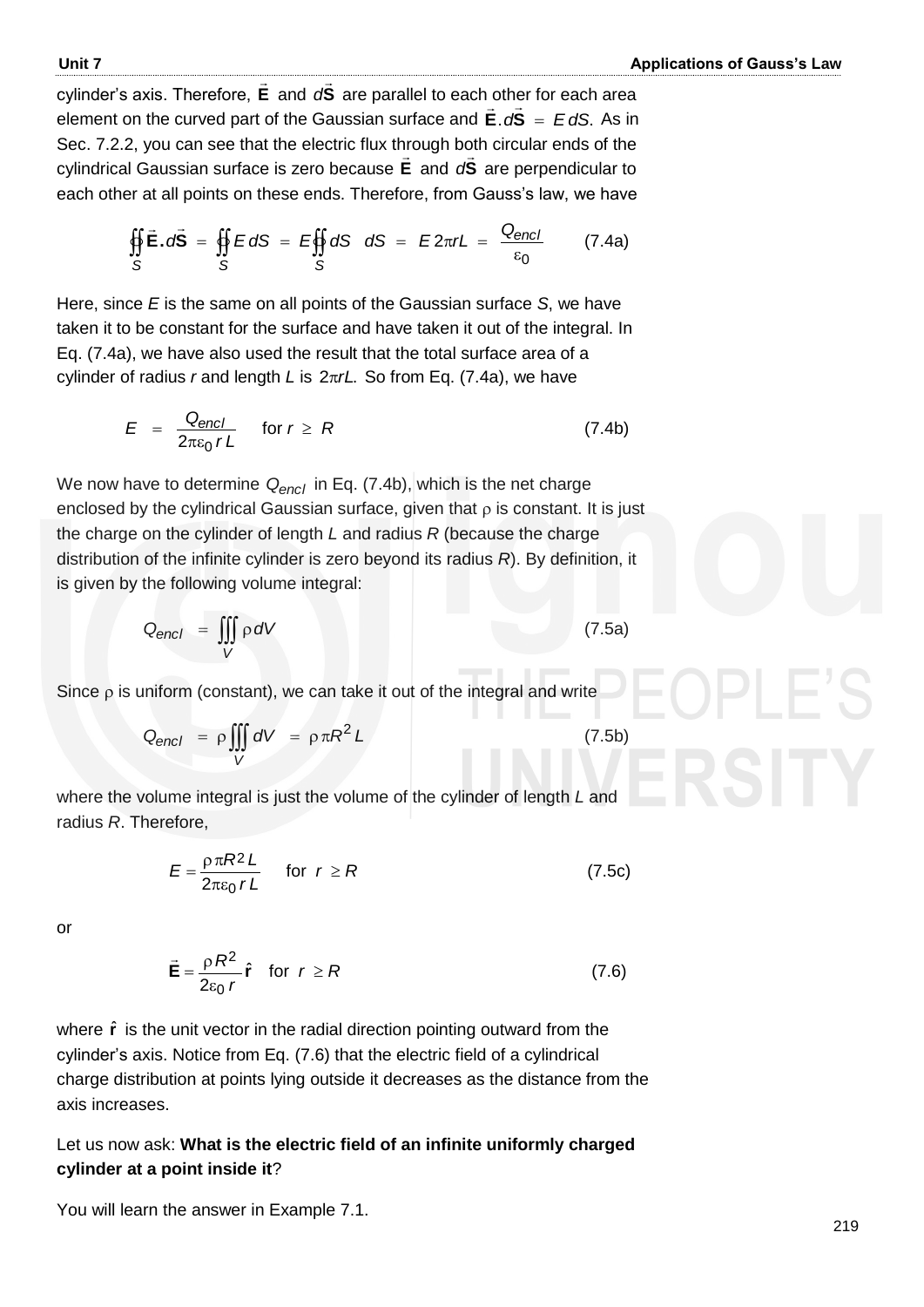# *R P r* **E**  $\rightarrow$ *L*

**Fig. 7.7**: **Electric field inside an infinite uniformly charged cylinder. The Gaussian surface is a cylindrical surface of length** *L* **and radius**   $r < R$ .

# *XAMPLE 7.1* **: ELECTRIC FIELD INSIDE A CYLINDER**

An infinitely long uniformly charged cylinder of radius *R* has positive volume charge density  $\rho$ . Determine the electric field at a point inside the cylinder.

**SOLUTION ■** We use Gauss's law to obtain the electric field at a point *P* inside the cylinder at a distance *r* from its axis.

Since the charge distribution is cylindrically symmetric, we draw a **cylindrical** Gaussian surface of length *L* and radius *r* passing through *P* (Fig. 7.7). For any point inside the cylinder,  $r < R$  and the Gaussian surface lies inside the cylinder. From symmetry considerations that you have learnt in Sec. 7.2.1 for cylindrical charge distributions, you know that the electric flux has contribution only from the curved surface of the Gaussian cylinder and not its ends. Hence, from Gauss"s law, we have

$$
\oint_{S} \vec{E} \cdot d\vec{S} = E2\pi rL = \frac{Q_{encl}}{\varepsilon_0} \quad \text{for } r < R \tag{i}
$$

The charge enclosed by this Gaussian surface is

 $2\varepsilon_0$  $\mathbf{s}$ ρ  $=$ 

 $\ddot{\mathbf{E}} = \frac{\mathbf{p} \cdot \mathbf{r}}{2} \hat{\mathbf{r}}$  $2\varepsilon_0$ *r*

=  $\rightarrow$ 

*r*

$$
Q_{encl} = \rho \iiint_V dV
$$

where the volume is just the volume of the cylinder of length *L* and radius *r*. Therefore,

0

for  $r < R$ 

 $\epsilon$  $= \frac{\rho \pi}{2}$ 

2

and from Eq. (i), 2  $E2\pi rL = \frac{Q_{encl}}{r} = \frac{\rho \pi r^2L}{r^2}$ 

 $Q_{encl} = \rho \pi r^2 L$ 

 $\mathbb{R}^{\mathbb{Z}}$ 

and 
$$
\vec{E} = \frac{\rho r}{2} \hat{r} \qquad \text{for } r < R \tag{7.7}
$$

0

 $\epsilon$ 

where  $\hat{r}$  is the unit vector in the radial direction pointing outward from the cylinder"s axis.

So, inside the cylindrical charge distribution, the electric field increases linearly with an increase in the distance from the axis.

For an infinite uniformly charged cylinder, always remember the following:  $\overline{a}$ 



- **The electric field of an infinite uniformly charged cylinder at points outside it decreases with an increase in distance from its axis.**
- **The electric field inside an infinite uniformly charged cylinder increases linearly with an increase in distance from its axis.**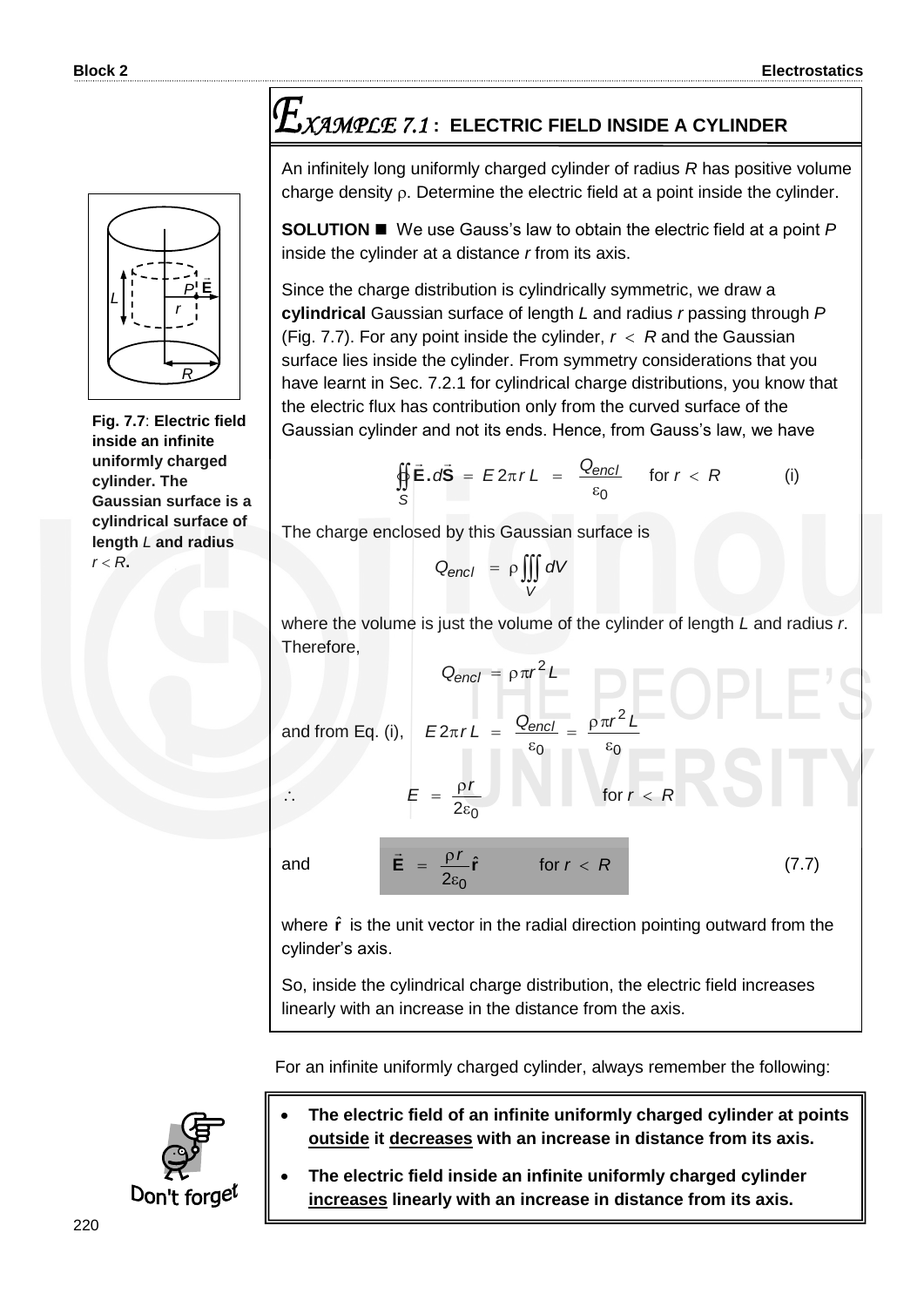In the next section, we will apply Gauss's law to a charge distribution having planar symmetry. Examples of such charge distributions are uniform twodimensional sheets of charge, thin plate carrying charge or uniform slabs of charge as well as combinations of such sheets or slabs like the ones used in parallel plate capacitors. But before you study further, try an SAQ to revise what you have learnt in this section.

## *SAQ 2 –* **Applying Gauss's law to a solid charged cylinder**

A long non-conducting solid cylinder of radius 0.60 m carries a uniform volume charge density  $+$  4.8 $\mu$ Cm $^{-3}$ . Calculate the magnitude of the electric field at a distance of (a) 0.40 m and (b) 1.0 m from the axis of the cylinder.

# **7.3 ELECTRIC FIELD DUE TO AN INFINITE UNIFORMLY CHARGED PLANE SHEET**

In this section, we apply Gauss's law to an infinite uniformly charged plane sheet carrying a constant surface charge density  $\sigma$ . A large plastic sheet uniformly charged on one side is an example of a non-conducting sheet of charge. An aluminium foil is an example of a conducting sheet.

#### **What kind of symmetry does an infinite sheet (planar charge distribution) possess**? It remains the same if it is

- translated parallel to itself,
- rotated about any axis perpendicular to its plane, and
- reflected about any axis lying in its plane or perpendicular to its plane.

It follows from the symmetry considerations for a sheet of charge that the electric field due to it is everywhere perpendicular to the plane of the sheet. It is directed outward from the sheet, if positively charged and inward, if negatively charged. You may like to know: **Why is the electric field perpendicular to the plane everywhere**?

To answer this question, we follow the same line of argument as we have done for all symmetric charge distributions so far.

Refer to Fig. 7.8a, which shows the side view of a small section of the infinite sheet of charge. Suppose that the electric field of the sheet at some point *P* were directed in some other direction as shown in Fig. 7.8a. Note that we have arbitrarily labelled one end of this section of the infinite sheet as "top" and the other one as "bottom" just to show what happens when the sheet is reflected.

Let us now reflect this sheet of charge about a horizontal line perpendicular to its plane and passing through *P*. So the 'top' of the sheet is now the 'bottom' of the sheet and the "bottom", its "top" (Fig. 7.8b). What is the direction of the electric field after the sheet is reflected? After reflection, the direction of the electric field at *P* becomes as shown in Fig. 7.8b because the electric field is also reflected in the same manner.



**Fig. 7.8**: **a) and b) If the electric field at any point due to a sheet of charge is not perpendicular to its plane everywhere, it will have different values at the same point for the same charge distribution under reflection, which is a contradiction; c) this contradiction does not exist if the electric field (shown by the dotted arrows) at any point due to the sheet of charge is perpendicular to its plane everywhere.**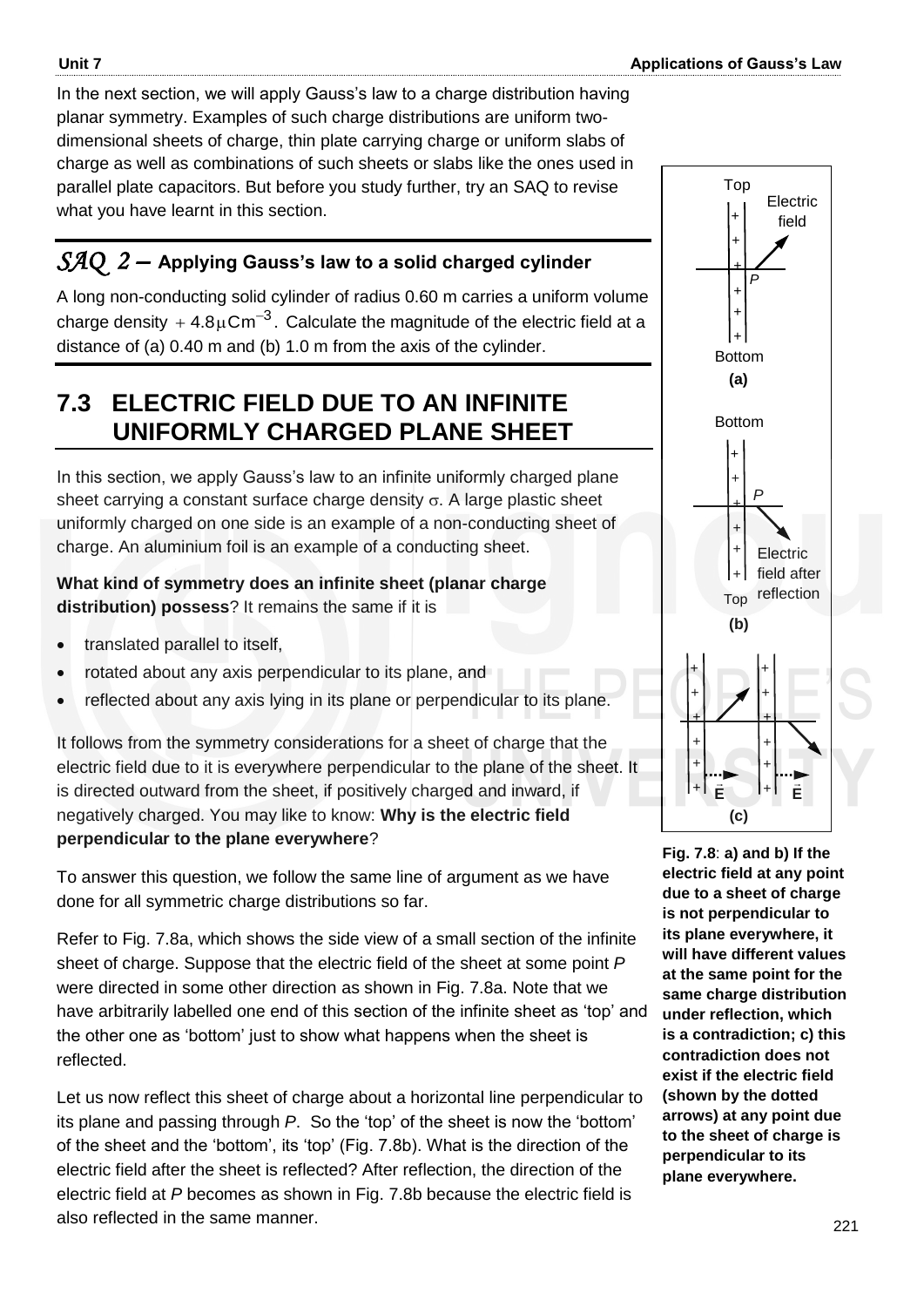But you can compare Figs. 7.8a and b by putting them alongside each other as in Fig. 7.8c. What do you find? You can see that the charge distribution remains the same after reflection. As before, we have labelled "top" and "bottom" on the sheet for our convenience. Otherwise, we cannot tell the difference. In this case, we find again that the electric fields before and after reflection are different at the same point. This is a contradiction: **How can there be different electric fields at a given point for the same charge distribution**? **If the charge distribution remains unchanged, the electric field at the point** *P* **cannot be different; it has to be the same**. Since it is not so, the direction of the electric field in Fig. 7.8a is incorrect.

Again we ask: **What is the direction of the electric field that does not lead to such a contradiction**? From Fig. 7.8c, you can see that the electric field remains the same under reflection only if it is directed perpendicular to the sheet of charge. It is shown by dotted arrows in Fig. 7.8c. You can verify that this is indeed the electric field direction for all other symmetry operations on the sheet. This is how we conclude that from symmetry of the sheet of charge, the direction of the electric field can only be perpendicular to its plane.

Let us now determine the electric field due to the infinite uniformly charged sheet at a distance  $r$  from it. Let its surface charge density be  $\sigma$ . Here we assume that the thickness of the sheet is much less than *r*. Now to use Gauss"s law meaningfully, we need to choose a Gaussian surface that exploits the fact that the electric field is directed normal to the charged sheet. **What is that Gaussian surface**? We choose a closed cylindrical Gaussian surface perpendicular to the sheet with each end of the cylinder located at an equal distance (*r*) from the sheet. So, the length of the Gaussian cylindrical surface is 2*r* (see Fig. 7.9a). Such a Gaussian surface is also called the **Gaussian 'pillbox'**. In Fig. 7.9b, we show the side view of the sheet and the pillbox. Let the area of cross-section of the Gaussian pillbox (i.e., the area of its ends) be *S*.



**Fig. 7.9**: **a) A sheet of positive charge and the Gaussian pillbox for which the electric field E and area vector S** *d* **are parallel at the ends and perpendicular to each other on the curved part of the surface; b) the sheet in its side view showing the electric field vectors and area vectors for the pillbox.**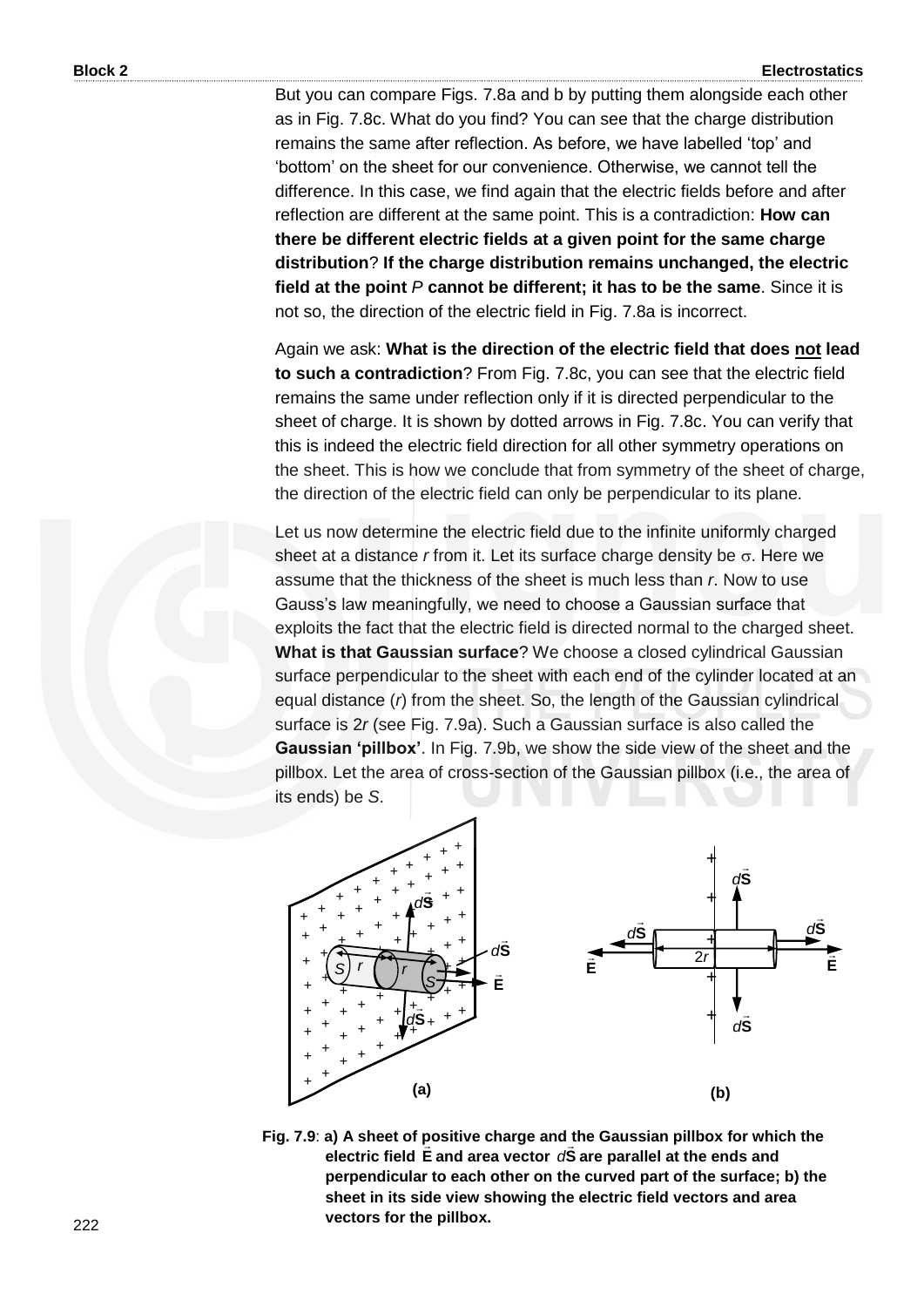Since the charge is positive, the electric field is directed away from the sheet and is perpendicular to the sheet. This means that for the curved part of the cylindrical Gaussian surface, the electric field vector is perpendicular to the area vector at all points (see Fig. 7.9b). Thus,

**E.**  $dS = 0$  $\frac{1}{2}$   $\frac{1}{2}$  $dS = 0$  for all points on the curved part of the cylindrical surface

The electric field vectors point in an outward direction from the two ends of the Gaussian pillbox, i.e., in the same direction as the area vectors for the ends. So, the contribution to the electric flux is only from the ends of the Gaussian pillbox and

 $E.dS = EdS$  $\overline{z}$   $\overline{z}$ for all points on one end of the cylindrical surface

Since there are two ends on the Gaussian pillbox, we need to consider the surfaces of both ends while applying Gauss's law and divide the surface integral into three parts corresponding to the two ends and the curved part. Then Gauss's law gives us

$$
\oint_{S} \vec{E} \cdot d\vec{S} = \iint_{\text{Curved}} \vec{E} \cdot d\vec{S} + \iint_{\text{Both ends}} \vec{E} \cdot d\vec{S} = 0 + ES + ES = \frac{Q_{\text{encl}}}{\varepsilon_{0}} \quad (7.8a)
$$
\n
$$
E = \frac{Q_{\text{encl}}}{2\varepsilon_{0} S} \quad (7.8b)
$$

Now, we need to express the charge on the sheet enclosed by the Gaussian cylinder in terms of the uniform surface charge density  $\sigma$ . This is just the charge enclosed by the area of the sheet equal to the cylinder"s cross-section, i.e., the area *S*. Since  $\sigma$  is uniform (i.e., constant), it is equal to the ratio of the charge on a given surface to its area. Therefore, for the charge *Qencl* enclosed by the area *S*, it is

$$
\sigma = \frac{Q_{encl}}{S} \qquad \Rightarrow \qquad Q_{encl} = \sigma S \tag{7.9}
$$

Substituting the value of *Qencl* from Eq. (7.9) in Eq. (7.8b), we get

$$
E = \frac{\sigma}{2\epsilon_0} \tag{7.10}
$$

**where the direction of the electric field is perpendicular to the sheet. Eq. (7.10) holds for both non-conducting and conducting sheets of charge provided the layer of charge on the sheet is very thin (or its thickness is very small compared to the distance at which the electric field is being calculated)**. It also holds for very large sheets of charge at points far from the edges of the sheet and at distances much larger than the thickness of the sheet or the layer of charge on the sheet. Eq. (7.10) tells us that

**The electric field due to an infinite (or very large) uniformly charged sheet has the same value at all points lying outside it and points in a direction perpendicular to the sheet.**



223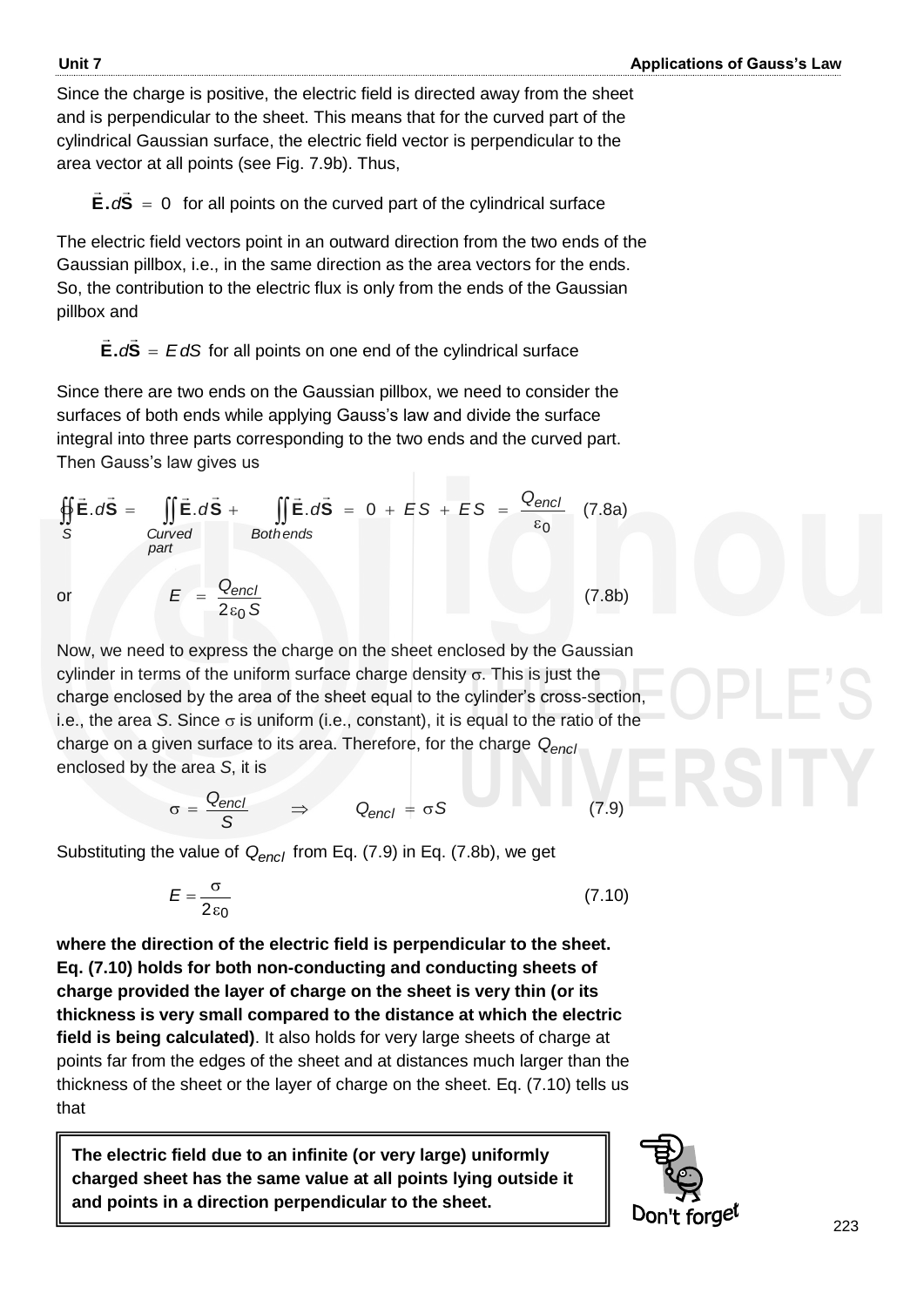Let us apply Gauss's law to two infinite or large sheets of charge in the following example.

# *XAMPLE 7.2* **: TWO INFINITE SHEETS OF CHARGE**

Two thin infinite non-conducting charged sheets are kept parallel to each other as shown in Fig. 7.10a. The surface charge density of the negatively charged left sheet is  $\sigma_1$  and that of the right sheet carrying a positive charge is  $\sigma_2$ . Determine the net electric field in the region (1) to the left of the sheets, (2) between the sheets and (3) to the right of the sheets.

**SOLUTION**  We apply Gauss's law to both sheets using the result obtained for an infinite uniformly charged sheet. We use the fact that the charges are fixed and obtain the electric field due to each sheet as if it were isolated. Then we apply the principle of superposition to obtain the net electric field.

Remember that from Eq. (7.10), the magnitude of the electric field at any point does not depend on the distance of the point from the sheet. It depends only on the surface charge density. The directions of the electric fields depend on the sign of the charge carried by them. The magnitudes of the electric field due to the negatively and positively charged sheets having surface charge densities  $\sigma_1$  and  $\sigma_2$ , respectively, are given by





Fig. 7.10b shows the directions of the electric fields in each region. Note that the electric field due to the positively charged sheet points away from it in each of the three regions. The electric field due to the negatively charged sheet points towards it in each region. Let us denote the unit vector to the right of the sheets by  $\hat{\textbf{i}}$  (Fig. 7.10c). Then the resultant electric field in each of these regions (Fig. 7.10c) is given by

a) Region (1): 
$$
\vec{E}_1 = \vec{E}_+ + \vec{E}_- = (E_+)(-\hat{i}) + (E_-)\hat{i} = \frac{1}{2\epsilon_0}(\sigma_1 - \sigma_2)\hat{i}
$$
  
b) Region (2):  $\vec{E}_2 = \vec{E}_+ + \vec{E}_- = (E_+ + E_-)(-\hat{i}) = -\frac{1}{2\epsilon_0}(\sigma_1 + \sigma_2)\hat{i}$ 

c) Region (3): 
$$
\vec{E}_3 = \vec{E}_+ + \vec{E}_- = (E_+)\hat{i} + (E_-)(-\hat{i}) = \frac{1}{2\epsilon_0}(\sigma_2 - \sigma_1)\hat{i}
$$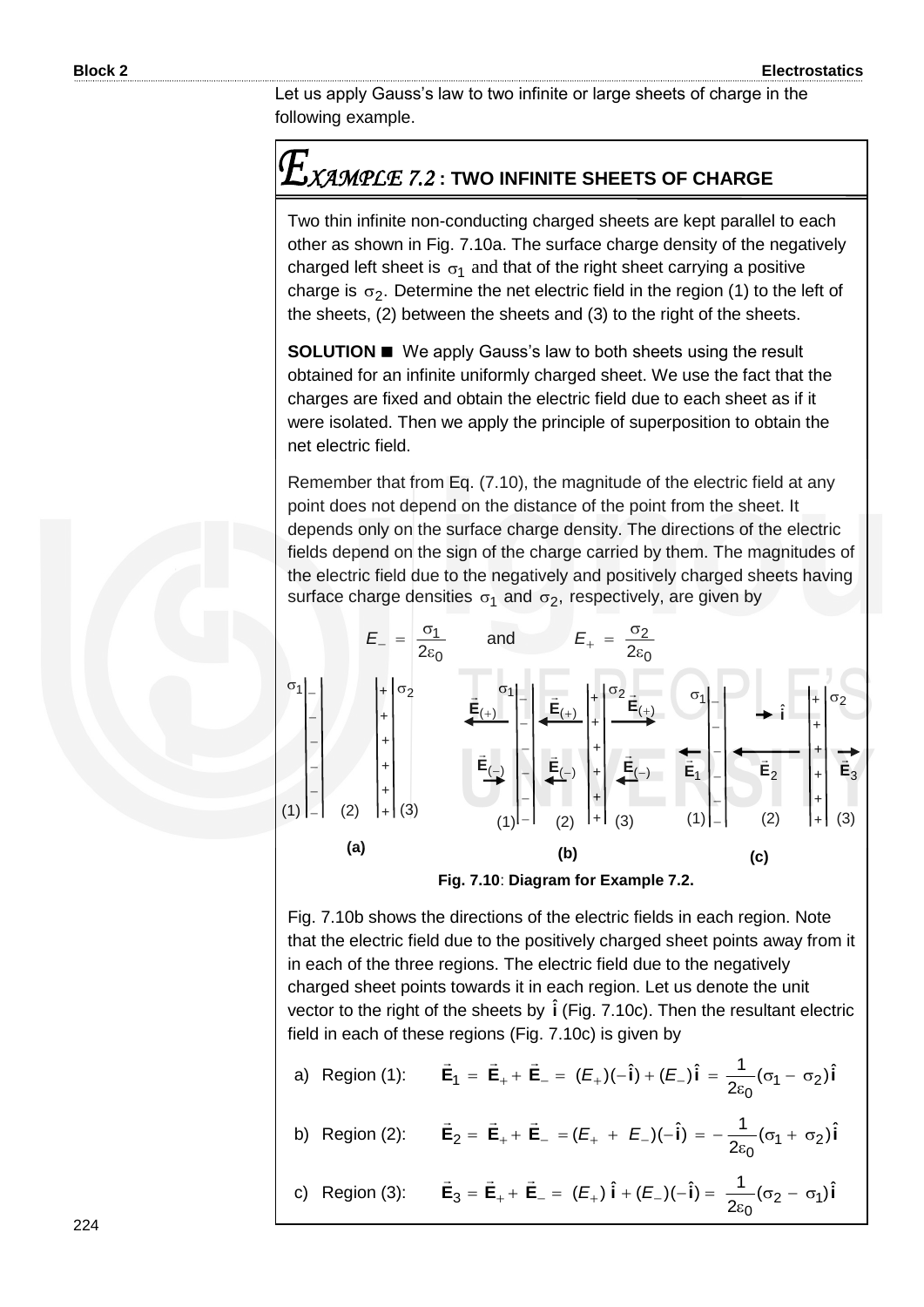You will realise the importance of these calculations when you determine the electric fields of parallel plate capacitors in the next block and learn how useful capacitors are in our daily lives. You may now like to attempt an SAQ.

### *SAQ 3 –* **Uniformly charged thin sheets**

Suppose in Example 7.2, the surface charge density of the negatively charged sheet is  $\sigma_1 = 9.0 \times 10^{-9}$  Cm<sup>-2</sup> and that of the positively charged sheet is  $\sigma_2$  = 6.0  $\times$  10<sup>-9</sup> Cm<sup>-2</sup>. Determine the magnitudes and directions of the electric fields in the three regions. What would the net electric fields in the three regions be if the two sheets were interchanged?

While studying Unit 6 and Unit 7 so far, you must have realised that the symmetry of the charge distribution plays an important role in applications of Gauss"s law. As you have learnt, the calculation of the surface integral in Gauss's law is greatly simplified for symmetric charge distributions. You have learnt about three kinds of symmetry for which application of Gauss"s law is particularly useful. These are: **spherical symmetry**, **cylindrical symmetry** and **planar symmetry**. Let us revise the method of applying Gauss"s law for each one of these.

# **APPLICATIONS OF GAUSS'S LAW**

- 1. For a **spherically symmetric charge distribution, you should draw a concentric Gaussian sphere**. This means that the centre of the Gaussian sphere should be on the point charge or the centre of the charged sphere or spherical shell. Also the point on which the electric field is to be determined should be on the surface of the Gaussian sphere. Then the electric field is normal to the Gaussian spherical surface, **E**  $\overline{\phantom{a}}$  $\|\mathbf{dS}\|$  so that  $\mathbf{E} \cdot d\mathbf{S} = E dS$  and  $E$  is constant on the surface.
- 2. For a **cylindrically symmetric charge distribution, you should draw a coaxial cylindrical Gaussian surface.** This means that the axis of the cylindrical Gaussian surface should be the same as that of the charge distribution (charged wire or charged cylinder). Also the point on which the electric field is to be determined should lie on the Gaussian surface. Then the electric field is normal to the curved part of the Gaussian cylindrical surface ( **E**  $\overline{\phantom{a}}$  $\parallel$  d<sup>S</sup>  $\frac{1}{1}$  $dS$  so that  $E.dS = EdS$  $\frac{1}{2}$  cu at **E.** $dS = EdS$ ) and parallel to the flat ends of the Gaussian cylinder ( $E \perp dS$  so that  $E.dS = 0$ ). Also, *E* is constant on the Gaussian surface.
- 3. For a **planar charge distribution, you should draw a Gaussian pillbox with its axis perpendicular to the plane of the charge distribution.** Then the electric field is perpendicular to the curved surface of the Gaussian pill box ( $E \perp dS$  so that  $E \cdot dS = 0$ ) and parallel to the flat ends of the Gaussian pill box (**E** ||  $d$ **S** so that  $E.dS = EdS$ ). Also *E* is constant on the Gaussian surface.

 $Recap$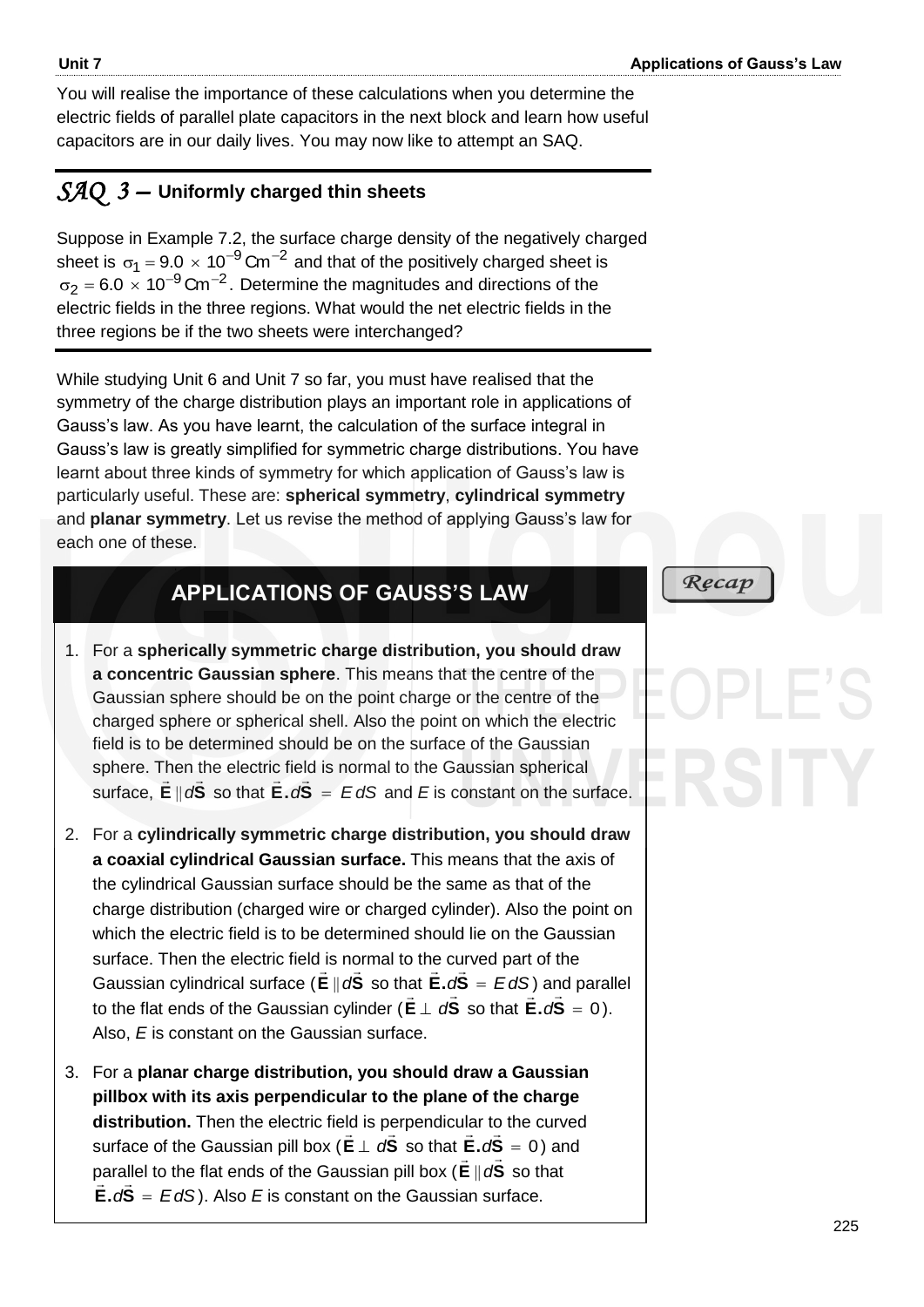So far, we have applied Gauss"s law to non-conducting charged distributions. Does the law give different results for charged conductors? In the last section of this unit, we will apply Gauss"s law to isolated charged conductors. This application of Gauss's law is quite important in our daily lives. This is especially so when we are caught in a thunderstorm. It will help you understand what you should do when you are travelling in a vehicle and are caught in a thunderstorm accompanied by lightning.

# **7.4 CHARGED ISOLATED CONDUCTOR**

We can use Gauss's law to verify the following property of charged isolated conductors:

"**If any excess unbalanced, static charges are placed on a conductor, they must reside on the surface of the conductor**. **The excess amount of charge moves to the surface of the conductor. When the charges stop moving, none of the charges will remain within the body of the conductor**."

Let us use Gauss's law to explain how this is possible.

Consider the cross-section of an insulated solid metallic conductor such as the one shown in Fig. 7.11 carrying an excess charge *q*. We choose the Gaussian surface to lie just inside the actual surface of the conductor. The dashed line in Fig. 7.11 shows the Gaussian surface.

**Once the excess charge stops moving, the electric field inside the charged conductor must become zero**. **Why is this so**? We can see why this is so without a formal calculation. Suppose that this were not true and that there was an electric field inside conductor. Then a force would be exerted by the electric field on the charges inside the conductor that are always present in it and are free to move (e.g., electrons in this case).

Thus, internal currents would be set up and would always exist within a conductor because charge would flow from one point to another under the action of this force. But no such perpetual currents are observed in any isolated charged conductor. So, the only conclusion is that the internal electric field of an isolated charged conductor is zero. Its interior is always free of electric fields.

For the time when the conductor is being charged, internal electric fields do exist inside it. But once the charging stops and the conductor is isolated, the excess charge is quickly distributed in a way that the **net electric field is zero everywhere inside the conductor**.

Now since the electric field is zero inside the conductor, it must be zero for all points on the Gaussian surface because that surface, though close to the surface of the conductor, lies **inside** it. This means that the electric flux through the Gaussian surface is zero. Then according to Gauss"s law, the net charge enclosed by the Gaussian surface is also zero. So, if the excess charge is not inside the Gaussian surface, it must lie outside it. This means that it must lie on the actual surface of the isolated conductor.

So, always remember that



**Fig. 7.11**: **An isolated charged solid metallic conductor carrying excess charge** *q* **and the Gaussian surface just inside it***.*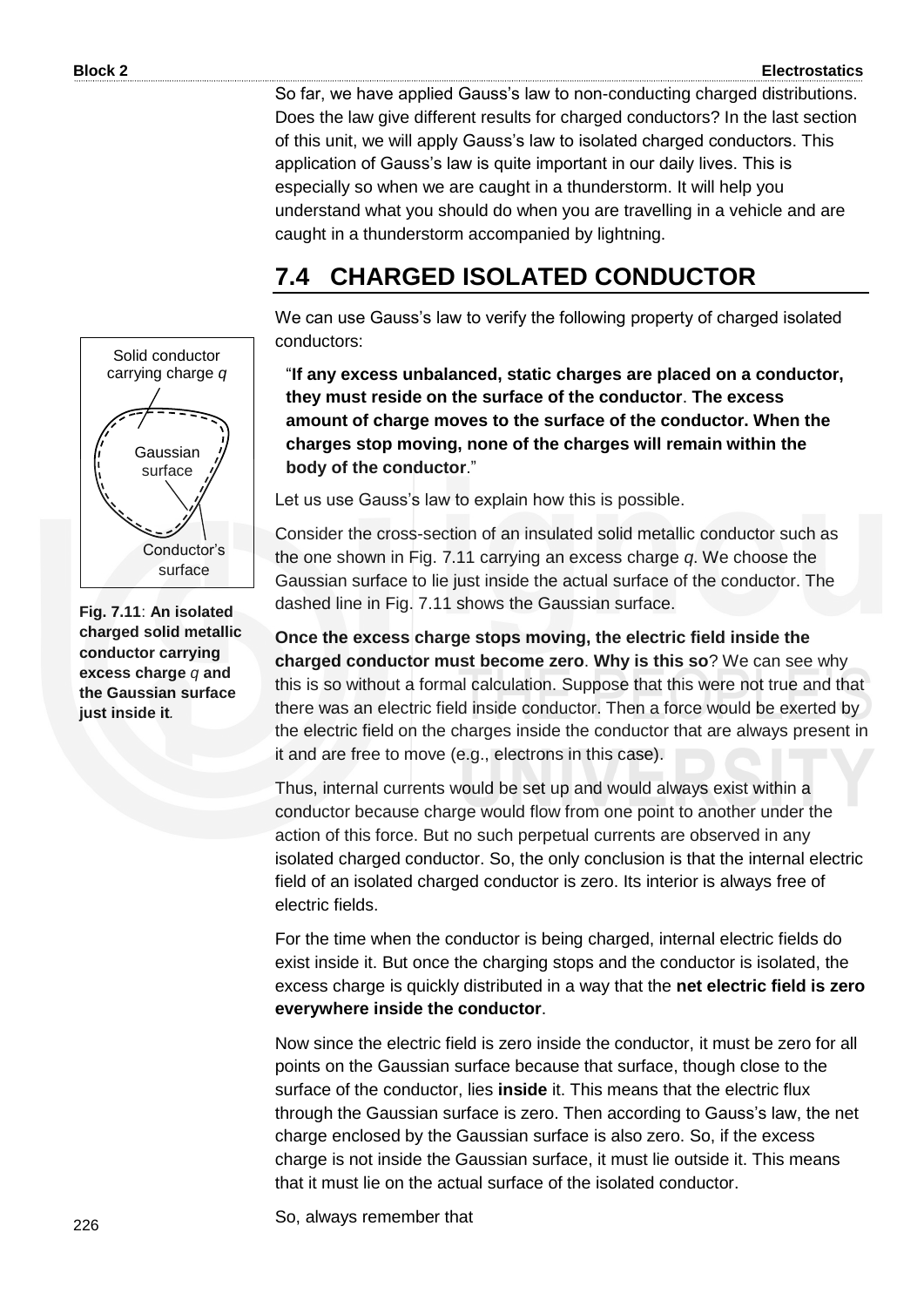**The net electric field is zero everywhere inside the conductor. If a net charge does reside on an isolated conducting body/object, it can be distributed only over the surface layer of that conductor**.

You may like to know: **What is the electric field at any point lying outside a conductor carrying a net charge on its outer surface**?

The results for **the electric fields for all conducting symmetric charge distributions at a point outside the conductor will be the same as the results obtained for the corresponding non-conducting charge distributions**. So, the electric fields due to various symmetric **conducting**  and **non-conducting charge distributions** (**at any point lying outside them**) are same and are given in Table 7.1.

#### **Table 7.1: Electric fields due to conducting and non-conducting charge distributions at points lying outside them.**

| <b>Conducting and non-conducting</b><br>charge distribution                                              | Electric field at a point lying outside<br>the charge distribution          |              |
|----------------------------------------------------------------------------------------------------------|-----------------------------------------------------------------------------|--------------|
| Uniform spherical charge<br>distribution of radius $R$ carrying<br>net positive charge Q                 | $\vec{E} = \frac{1}{4 \pi \epsilon_0} \frac{Q}{r^2} \hat{r}$ $r \ge R$      |              |
| Uniformly charged thin spherical<br>shell of radius $R$ carrying net<br>charge $Q$                       | $\vec{E} = \frac{1}{4\pi\epsilon_0} \frac{Q}{r^2} \hat{r}$ $r \ge R$        |              |
| Infinite line of charge having<br>uniform line charge density $\lambda$                                  | $E = \frac{\lambda}{2\pi\epsilon_0 r}$                                      | Don't forget |
|                                                                                                          | directed perpendicular to the line<br>charge                                |              |
| Infinite cylindrical charge<br>distribution of radius $R$ having<br>uniform volume charge density $\rho$ | $\vec{E} = \frac{\rho R^2}{2\epsilon_0 r} \hat{r}$ $r \ge R$                |              |
| Infinite thin sheet of charge<br>having uniform surface charge<br>density $\sigma$                       | $E = \frac{\sigma}{2 \varepsilon_0}$<br>directed perpendicular to the sheet |              |

# *SAQ 4 –* **Charged isolated conductor**

An isolated conducting sphere of radius 1.0 m carries a uniform surface charge density  $2.7 \mu$ Cm<sup>-2</sup>. What is the net charge on the sphere? Calculate the net electric flux leaving the surface of the sphere. What is the electric field due to the conductor at a point 3.0 m from its centre?

We now consider an example for determining the electric field due to two concentric conductors in different regions around them. Such problems are useful in determining the electric fields due to various geometries in capacitors.

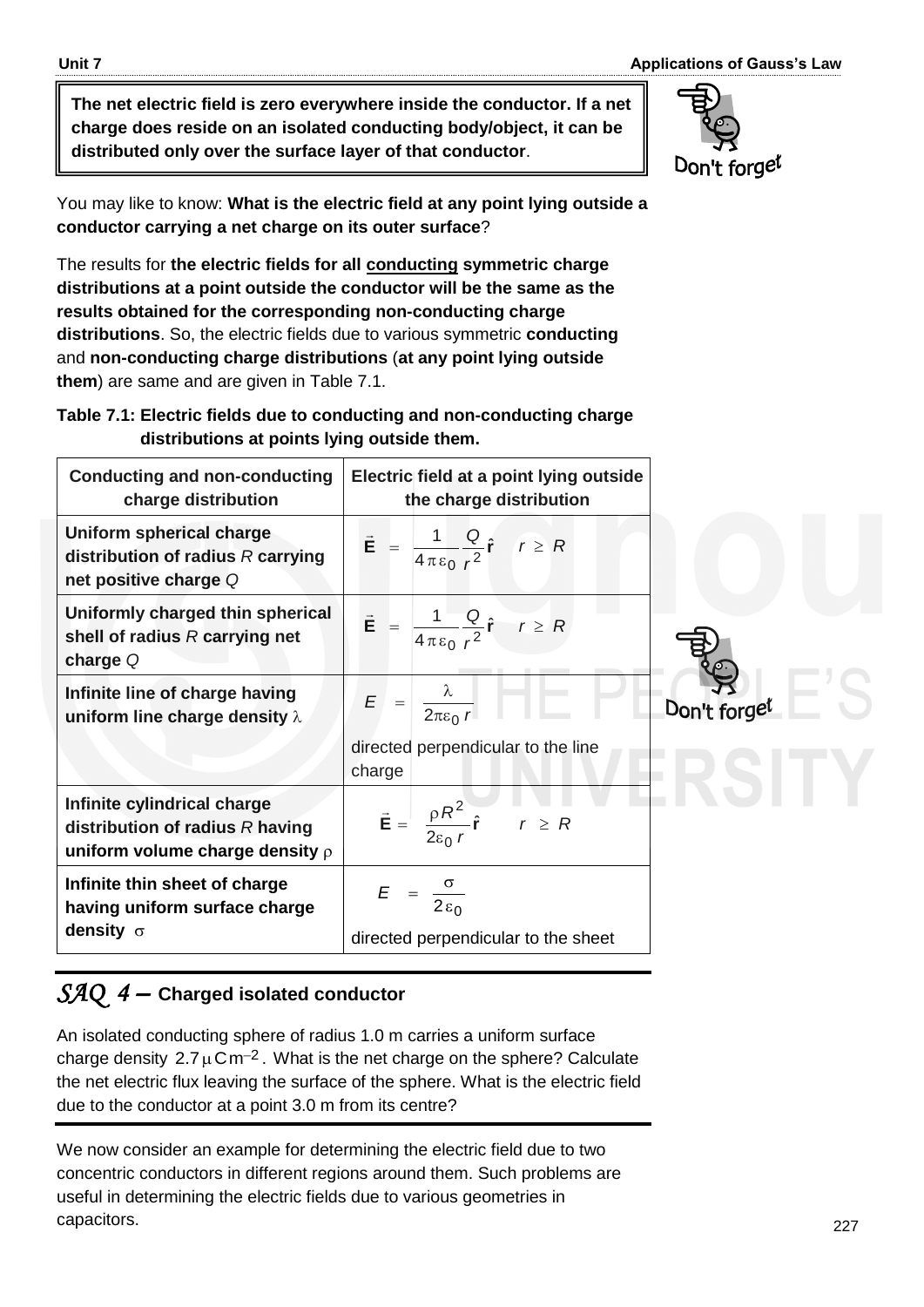

**Fig. 7.12**: **Diagram for Example 7.3.**

Remember, you have to take the algebraic sum of charges to determine the net charge. So, while solving problems, always take into account the signs of the charges.

# *XAMPLE 7.3* **: CONCENTRIC SPHERE AND SHELL**

A solid conducting sphere is concentric with a thin conducting spherical shell as shown in Fig. 7.12a. The sphere of radius 1 *r* carries charge *Q*1 and the spherical shell of radius  $r_2$  carries charge  $Q_2$  with  $r_1 < r_2$ . Determine the electric fields at a distance *r* from the centre of the sphere for (a)  $r < r_1$ , (b)  $r_1 < r < r_2$  and (c)  $r > r_2$ . d) What will happen if the sphere and the shell are connected with a wire? e) What will the electric fields be for  $r < r_2$  and  $r > r_2$  after this?

**SOLUTION**  We apply Gauss's law to both conducting sphere and conducting shell using the result obtained for a conductor in this section.

Remember that the electric field at any point inside a conductor is zero.

- a) The points corresponding to  $r < r<sub>1</sub>$  lie **inside** the conducting sphere. Therefore, the electric field at all such points is zero.
- b) For the points  $r_1 < r < r_2$ , we draw a spherical Gaussian surface of radius *r* at any point between the conducting sphere and the conducting shell (see Fig. 7.12b). The net charge enclosed by it is just the charge on the conducting sphere, i.e., . *Q*<sup>1</sup> Therefore, from Eq. (6.22), the electric field is given as

$$
\vec{\mathbf{E}} = \frac{1}{4\pi\epsilon_0} \frac{Q_1}{r^2} \hat{\mathbf{r}} \quad \text{for} \quad r_1 < r < r_2
$$

c) For the points  $r > r_2$ , we draw a spherical Gaussian surface of radius *r* ( 2 *r* ) lying outside the conducting shell (Fig. 7.12c). The surface encloses a net charge  $(Q_1 + Q_2)$ . Therefore, from Eq. (6.22), the electric field is given as

$$
\vec{\mathbf{E}} = \frac{1}{4\pi\varepsilon_0} \frac{(Q_1 + Q_2)}{r^2} \hat{\mathbf{r}} \quad \text{for} \quad r > r_2
$$

- d) When the conducting sphere and the conducting shell are connected with a wire, charges flow in the system until equilibrium is reached. At equilibrium, there is no charge inside both the conductors and the system behaves like a single conductor. So there is no charge on either the inner sphere or the inner surface of the shell. The net charge  $(Q_1 + Q_2)$  resides on the outer surface of the spherical shell.
- e) The electric field for  $r < r_2$  will be zero since the point lies inside a conductor.

If we draw a spherical Gaussian surface for  $r > r_2$ , it encloses the net charge  $(Q_1 + Q_2)$ . Therefore, we have

$$
\vec{\mathbf{E}} = \frac{1}{4\pi\epsilon_0} \frac{(Q_1 + Q_2)}{r^2} \hat{\mathbf{r}} \quad \text{for} \quad r > r_2
$$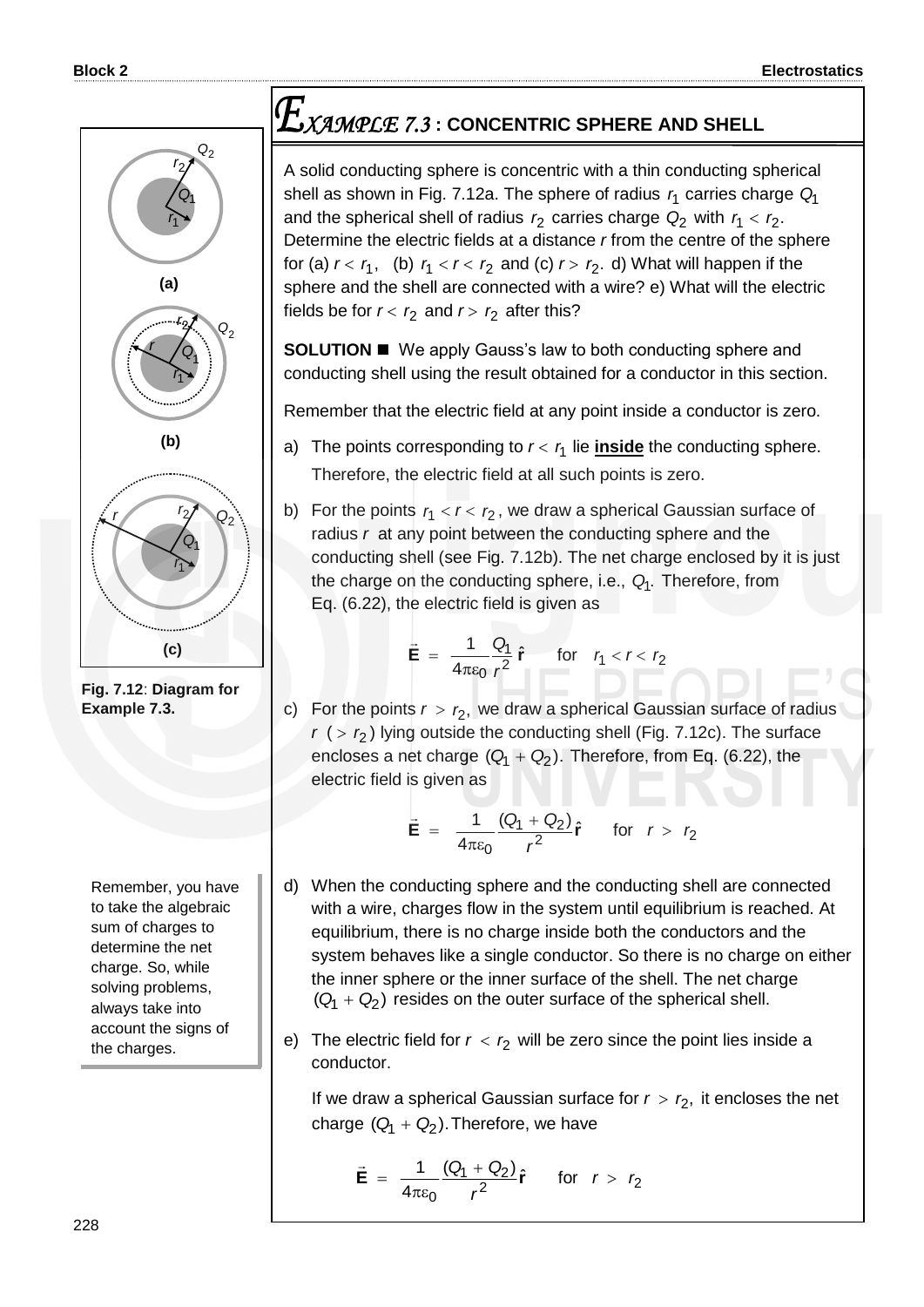You may quickly like to apply the results of Example 7.3 for practice. Attempt the following SAQ.

# *SAQ 5 –* **Charged conductors**

Suppose in Example 7.3,  $Q_1 = Q$  and  $Q_2 = -2Q$ . What will the electric fields be for (a)  $r < r_1$ , (b)  $r_1 < r < r_2$  and (c)  $r > r_2$ , if all other parameters are the same?

Now suppose we create a cavity inside the conductor. Will the results for charged isolated conductors still hold? We explain what happens in this case in the following example.

# *XAMPLE 7.4* **: AN ISOLATED CONDUCTOR WITH A CAVITY**

A cavity is created inside an isolated conductor. Explain why any excess charge placed on the conductor will reside on its outer surface.

**SOLUTION**  We use Gauss's law to give the explanation.

Consider Fig. 7.13, which shows an isolated conductor with a cavity inside it. Now, you have learnt that there are no unbalanced charges inside the solid conductor. Therefore, we can assume reasonably that when we scoop out some of the material, leaving a hollow cavity, we do not change the charge distribution or the electric fields that existed in the solid conductor.

Once again, we draw the Gaussian surface so that it is **inside the conductor** and surrounds the cavity wall very close to it as shown in Fig. 7.13. Since the net electric field inside the conductor is zero  $(E_{net} = 0)$ , the electric flux through this surface must also be zero. Therefore, from Gauss's law, this surface cannot enclose any net charge. Thus, we can say that there is no net charge on the cavity wall. All excess charge remains on the outer surface of the isolated conductor.

The results obtained in this section have many practical applications. We can now answer the question: What should we do when we get caught in a thunderstorm while travelling in a vehicle? From what you have studied in this section, you can answer the question as follows: 

We should shut all windows and doors of the vehicle and keep ourselves insulated from all electronic gadgets present in it. If lightning strikes the vehicle, the entire charge will be distributed on its outer metallic surface. Its effects inside of the conductor (vehicle) will be substantially reduced: We will not be struck by lightning if we are sitting in a closed vehicle or any other closed space that is made of conducting material. On the other hand, if we were inside a non-conducting material like a wooden crate, lightning would pass right through it and we would be struck by it. The crate could also catch fire.



**Fig. 7.13**: **An isolated charged conductor having a cavity within it. The Gaussian surface lies within the conductor outside the cavity and very close to the cavity's surface.**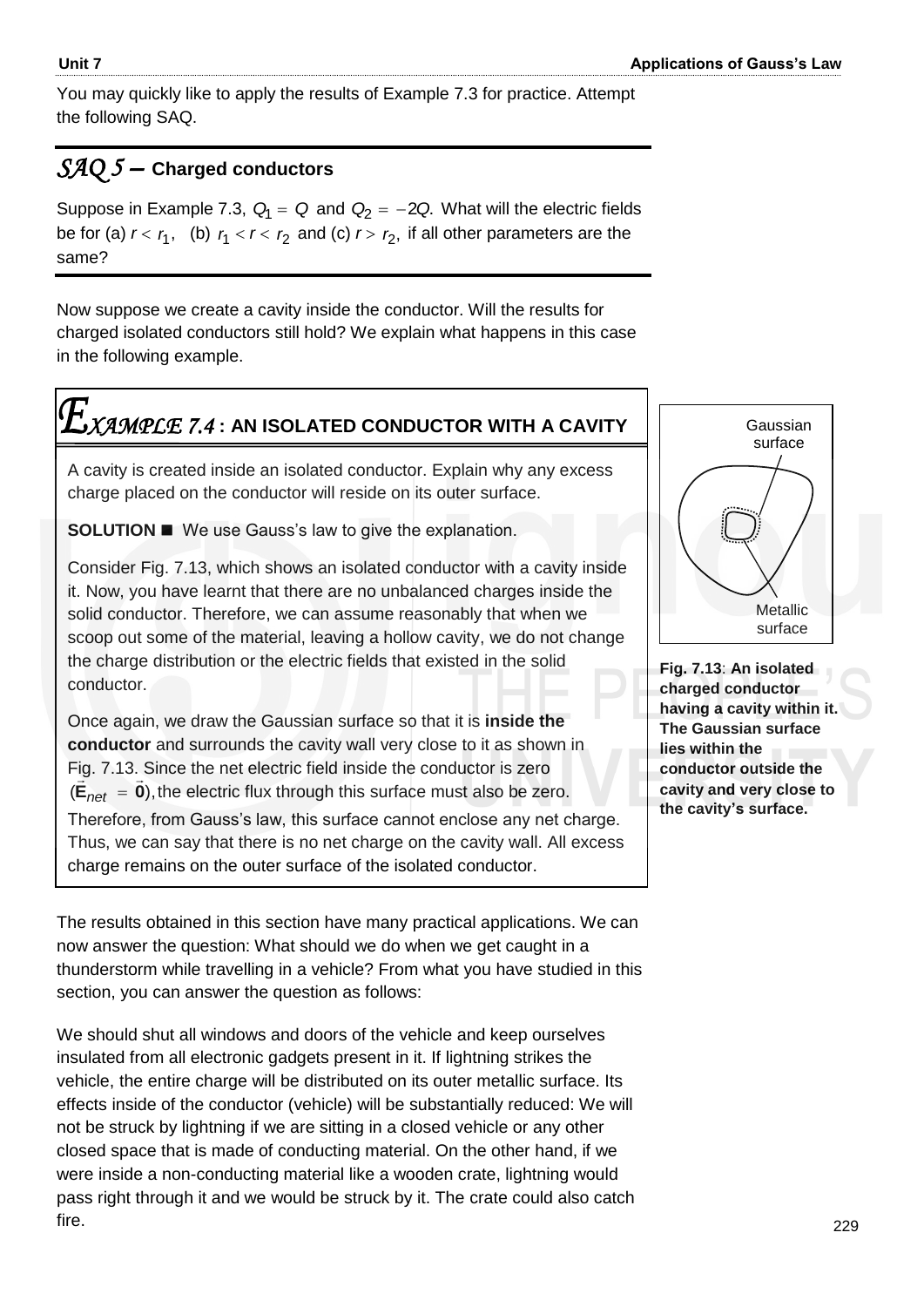The fact that the electric field inside an isolated conductor with a cavity is zero has an interesting application in experimental physics called the **Faraday cage**. It is used in experiments which involve the measurement of very low power electrical signals generated, e.g., in computer chips or in neurons of animals. You can read about it at [https://en.wikipedia.org/wiki/Faraday\\_cage.](https://en.wikipedia.org/wiki/Faraday_cage) This is also the reason why your mobile phones, radio receivers, etc. will not work inside metal cages or metallic buildings.

With this we complete the discussion on Gauss"s law and its applications. Let us now summarise the contents of this unit.

# **7.5 SUMMARY**

| <b>Concept</b>                                                       | <b>Description</b>                                                                                                                                                                                                                                                                                                                                                                                                                |  |
|----------------------------------------------------------------------|-----------------------------------------------------------------------------------------------------------------------------------------------------------------------------------------------------------------------------------------------------------------------------------------------------------------------------------------------------------------------------------------------------------------------------------|--|
| <b>Infinite line</b><br>charge                                       | From Gauss's law, the electric field due to conducting and non-conducting<br>infinite line or wire of charge with uniform line charge density $\lambda$ is<br>directed perpendicular to the line of charge and its magnitude is given by                                                                                                                                                                                          |  |
|                                                                      | $E = \frac{\lambda}{2\pi\epsilon_0 r}$ at any point r                                                                                                                                                                                                                                                                                                                                                                             |  |
| <b>Infinite</b><br>non-conducting<br>cylindrical                     | The electric field due to a non-conducting infinite solid cylinder of<br>radius R with uniform volume charge density $\rho$ is given by                                                                                                                                                                                                                                                                                           |  |
| charge<br>distribution                                               | $\vec{E} = \frac{\rho R^2}{2\varepsilon_0 r} \hat{r}$ for $r \ge R$<br>$\vec{E} = \frac{\rho r}{2\varepsilon_0} \hat{r}$ for $r < R$                                                                                                                                                                                                                                                                                              |  |
|                                                                      |                                                                                                                                                                                                                                                                                                                                                                                                                                   |  |
| <b>Infinite</b><br>■<br>non-conducting<br>sheet of charge            | The electric field due to a non-conducting infinite sheet of charge with<br>uniform surface charge density $\sigma$ at any point is given by                                                                                                                                                                                                                                                                                      |  |
|                                                                      | $E = \frac{\sigma}{2\varepsilon_0}$                                                                                                                                                                                                                                                                                                                                                                                               |  |
|                                                                      | and points in a direction perpendicular to the sheet.                                                                                                                                                                                                                                                                                                                                                                             |  |
| <b>Charged isolated</b><br>conductor<br>without and with<br>a cavity | If any excess unbalanced, static charges are placed on an isolated<br>conductor, they must reside on the surface of the conductor. It follows that<br>if a net charge does reside on an isolated conducting body/object, it<br>can be distributed only over the surface layer of that conductor. In an<br>isolated conductor having a cavity, all excess charge placed on the<br>conductor will reside only on its outer surface. |  |
| <b>Electric field due</b><br>to charged<br>isolated conductor        | The electric field at points lying inside an isolated charged conductor is<br>zero.                                                                                                                                                                                                                                                                                                                                               |  |
| at points lying<br>inside and outside<br>the conductor               | The electric field at a point lying outside an isolated charged conductor is<br>the same as that of a non-conductor of the same geometry/symmetry (see<br>Table 7.1).                                                                                                                                                                                                                                                             |  |
| -230.                                                                |                                                                                                                                                                                                                                                                                                                                                                                                                                   |  |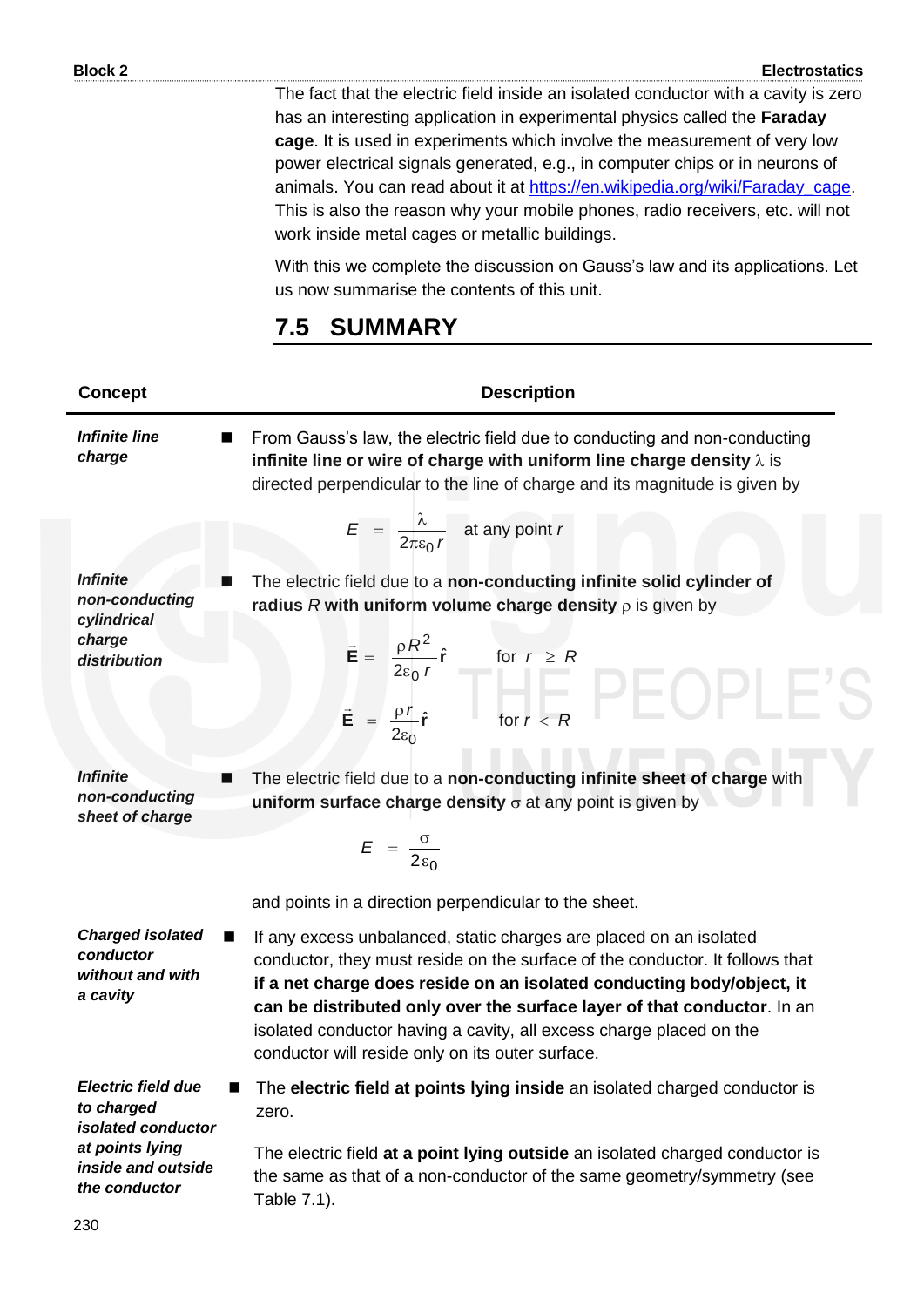The electric field due to

 a uniform **conducting spherical charge distribution** (of radius *R* and carrying charge *Q*) at a point at a distance *r* from its centre is

$$
\vec{E} = \frac{1}{4\pi\epsilon_0} \frac{Q}{r^2} \hat{r} \qquad r \ge R
$$

 a thin uniform **conducting spherical shell** (of radius *R* and carrying charge *Q*) at a point at a distance *r* from its centre is

$$
\vec{E} = \frac{1}{4\pi\epsilon_0} \frac{Q}{r^2} \hat{r} \qquad r \geq R
$$

• an **infinite conducting wire** carrying uniform linear charge density  $\lambda$  at *r* is

$$
E = \frac{\lambda}{2\pi\varepsilon_0 r}
$$
 directed perpendicular to the line of charge

 an **infinite conducting solid cylinder** having radius *R* and uniform volume charge density  $\rho$  at a point at a distance  $r$  is

$$
E = \frac{\rho R^2}{2\varepsilon_0 r}
$$
 in the radial direction for  $r \ge R$ 

 an **infinite conducting thin sheet of charge** carrying uniform surface charge density  $\sigma$  is

$$
E=\frac{\sigma}{2\epsilon_0}
$$

directed perpendicular to the sheet.

# **7.6 TERMINAL QUESTIONS**

- 1. What is the magnitude of the electric field at a distance of 2.0 m from an infinitely charged wire given that the linear charge density is  $3.6 \mu$ Cm<sup>-1</sup>?
- 2. A solid metal wire of length 1000 m and diameter 1.0 cm carries a net charge  $q = 5.0 \mu$ C, which is distributed uniformly in it. Determine the electric field at a distance of a) 5.0 cm and b) 0.50 cm, respectively, from the wire"s axis. Assume that the point where the electric field is to be determined is far from the ends of the wire.
- 3. A thin metal wire of length 30 m and diameter 0.04 cm carries a net charge  $6.0\mu$ C distributed uniformly over its surface. Calculate the electric field at the points at the distances of (a) 0.01 cm and (b) 0.09 cm from its axis. Assume that these points lie far away from the ends of the wire.
- 4. A Gaussian surface of cylindrical shape (of radius 1.0 m and height 20 m) encloses a few positive charges. Assuming that the electric field due to these charges is normal to the Gaussian surface and has magnitude  $900$  NC $^{-1}$ , calculate the volume charge density of the charge distribution.
- 5. A coaxial cable consists of a thin inner solid copper wire and an outer sheath of braided copper wire (see Fig. 7.14). The linear charge density of the inner wire is  $-\lambda$  and that of the outer wire is  $\lambda$ . Determine the electric



**Fig. 7.14**: **Diagram for TQ 5.**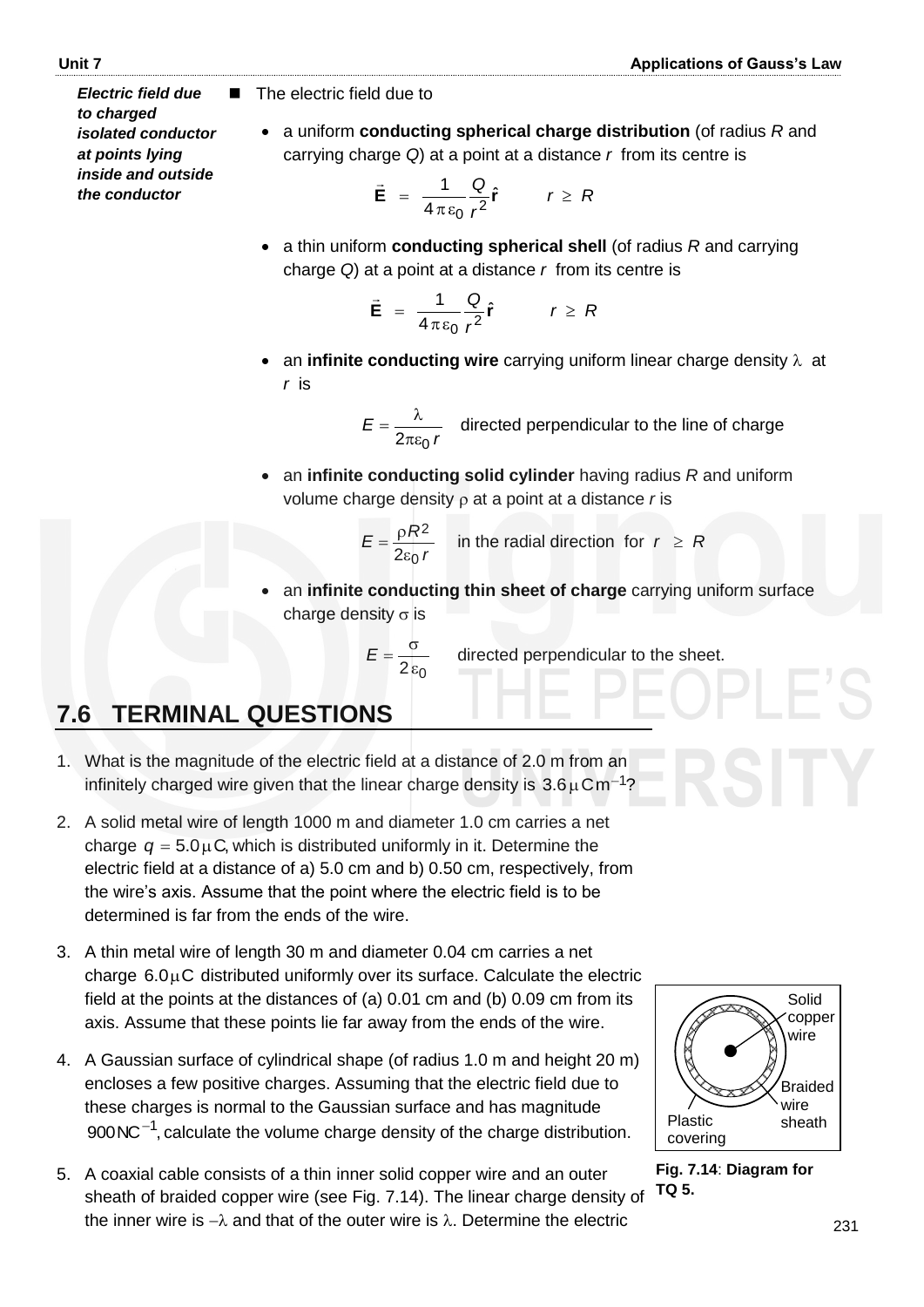

**Fig. 7.15**: **Diagram for TQ 7.**

fields at a point (a) in the region inside the inner wire, (b) in the region between the wires and (c) in the region outside the coaxial cable.

6. A flat sheet of charge of surface area *A* has uniform surface charge density  $\sigma$ . An electrostatic force of magnitude  $3.6\times10^{-12}$ N pointing in a perpendicular direction away from the sheet, is exerted on an electron at a distance of 0.03 m from its centre. Calculate the net charge on the sheet for  $A = 2.56 \text{ m}^2$ .

7. Two identical infinite non-conducting sheets having equal positive surface charge densities  $\sigma$  are kept parallel to each other as shown in Fig. 7.15. Determine the electric field at a point in (a) region I above the sheets, (b) region II between the sheets and (c) region III below the sheets.

8. A very long conducting thin solid cylinder of length *L* carrying a net charge  $+q$  is enclosed in a thin conducting cylindrical hollow tube of the same length. The tube carries a net charge +2q. Determine the electric fields at

(a) a point lying outside the conducting tube; and

(b) a point lying in the region between the solid cylinder and the tube.

In both cases, the point lies far away from the edges of the conductors.

- 9. The net charge on an isolated conductor is  $q_1 = 15 \,\mu\text{C}$ . A charge  $q_2 = 5.0 \mu C$  is later placed inside a cavity in the conductor. Determine the charge on the wall of the cavity. What is the charge on the outer surface of the conductor after *q*2 is placed inside the cavity?
- 10. A concentric spherical cavity of radius 3.0 m is created in a conducting sphere of radius 6.0 m. A point charge *Q* is kept at the centre of the sphere/cavity. The net charge on the conducting sphere is  $+9.0$ nC. The electric field at a point 2.0 m away from the centre of the sphere is 7.2  $NC^{-1}$  and points radially inward.
	- a) What is the value of the charge *Q*?
	- b) What is the charge on the wall of the cavity, i.e., the inner surface of the sphere?
	- c) Calculate the value of the charge on the sphere"s outer surface.
	- d) Determine the electric field at a point 4.0 m away from the centre of the sphere.

# **7.7 SOLUTIONS AND ANSWERS**

#### **Self-Assessment Questions**

1. From Eq. (7.3), the linear charge density is  $\lambda = 2\pi\varepsilon_0 rE$ . Substituting the numerical values of *r* and *E* along with the constants, we get

 $\lambda = 2\pi \times 8.85 \times 10^{-12} \text{ C}^2 \text{N}^{-1} \text{m}^{-2} \times (1.0 \text{ m}) \times 9.0 \times 10^3 \text{ N} \text{C}^{-1} = 5.0 \times 10^{-7} \text{ C} \text{m}^{-1}$ 

2. a) The point at a distance of 0.40 m from the cylinder"s axis lies inside it. Therefore, we use Eq. (7.7) to calculate the magnitude of the electric field: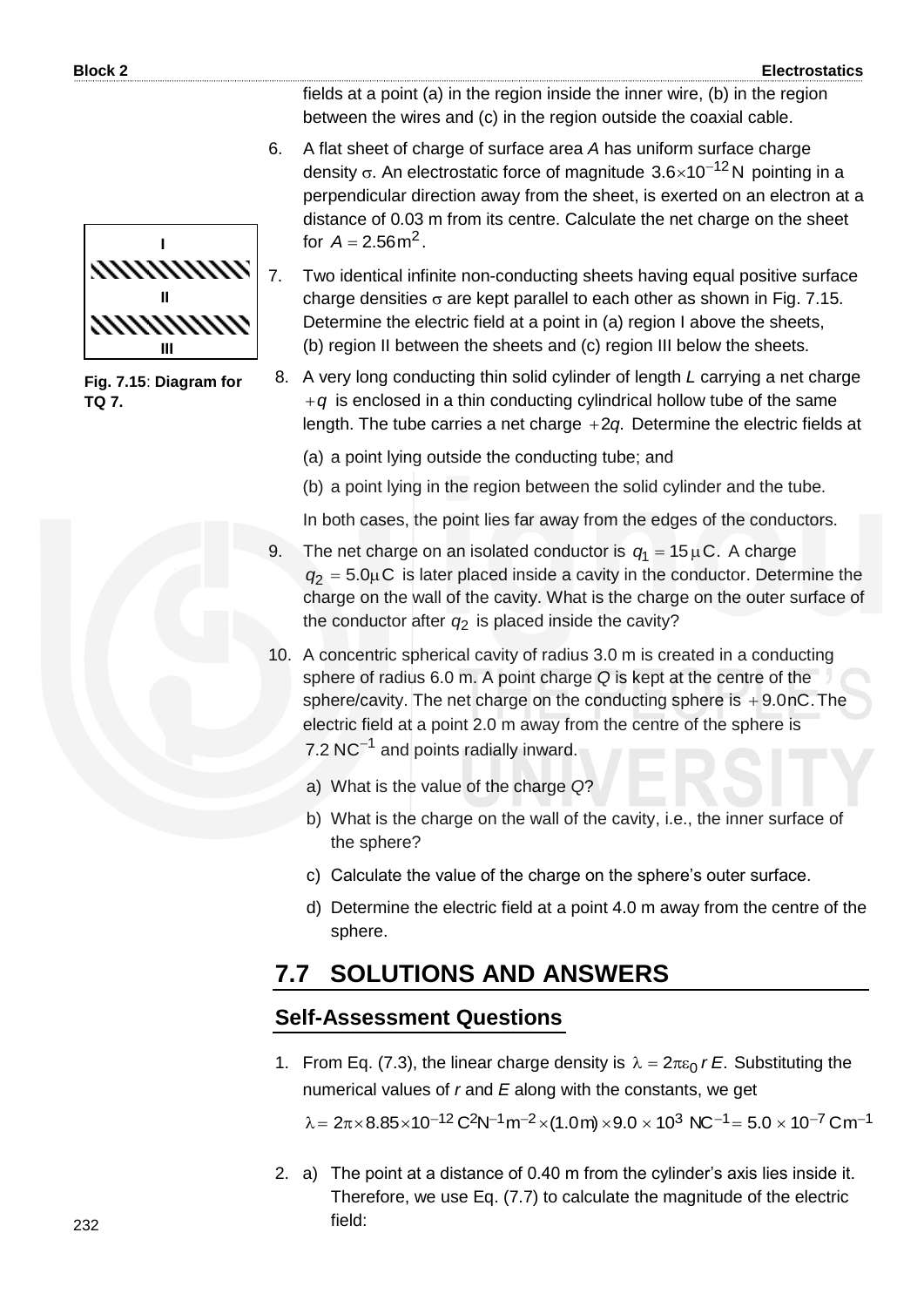$$
E = \frac{\rho r}{2\varepsilon_0} = \frac{4.8 \,\mu \text{C} \text{m}^{-3} \times 0.40 \,\text{m}}{2 \times 8.85 \times 10^{-12} \,\text{C}^2 \text{N}^{-1} \text{m}^{-2}} = 1.1 \times 10^5 \,\text{N} \text{C}^{-1}
$$

b) The point at a distance of 1.0 m from the cylinder"s axis lies outside it. Therefore, we use Eq. (7.6) to calculate the magnitude of the electric field:

$$
E = \frac{\rho R^2}{2\varepsilon_0 r} = \frac{4.8 \,\mu \text{C} \text{m}^{-3} \times (0.60 \,\text{m})^2}{2 \times 8.85 \times 10^{-12} \,\text{C}^2 \text{N}^{-1} \text{m}^{-2} \times (1.0 \,\text{m})} = 9.8 \times 10^4 \,\text{N} \text{C}^{-1}
$$

3. As explained in Example 7.2, for  $\sigma_1 = 9.0 \times 10^{-9}$  Cm<sup>-2</sup> and  $\sigma_2$  = 6.0  $\times$  10<sup>-9</sup> Cm<sup>-2</sup>, the magnitudes and directions of the electric fields in the three regions are given by

Region (1):

\n
$$
\vec{E}_{1} = \frac{1}{2\epsilon_{0}} (\sigma_{1} - \sigma_{2}) \hat{i} = \frac{(9.0 - 6.0) \times 10^{-9} \text{ cm}^{-2}}{2 \times 8.85 \times 10^{-12} \text{ C}^{2} \text{N}^{-1} \text{m}^{-2}} \hat{i}
$$
\n
$$
= 1.7 \times 10^{2} \text{ N C}^{-1} \hat{i}
$$
\nRegion (2):

\n
$$
\vec{E}_{2} = -\frac{1}{2\epsilon_{0}} (\sigma_{1} + \sigma_{2}) \hat{i} = -\frac{(9.0 + 6.0) \times 10^{-9} \text{ cm}^{-2}}{2 \times 8.85 \times 10^{-12} \text{ C}^{2} \text{N}^{-1} \text{m}^{-2}} \hat{i}
$$
\n
$$
= -8.5 \times 10^{2} \text{ N C}^{-1} \hat{i}
$$
\nRegion (3):

\n
$$
\vec{E}_{3} = \frac{1}{2\epsilon_{0}} (\sigma_{2} - \sigma_{1}) \hat{i} = \frac{(6.0 - 9.0) \times 10^{-9} \text{ cm}^{-2}}{2 \times 8.85 \times 10^{-12} \text{ C}^{2} \text{N}^{-1} \text{m}^{-2}} \hat{i}
$$
\n
$$
= -1.7 \times 10^{2} \text{ N C}^{-1} \hat{i}
$$

Refer to Fig. 7.16. If the two sheets are interchanged, then we have negative  $\sigma_1 = 9.0 \times 10^{-9}$  Cm<sup>-2</sup> and positive  $\sigma_2 = 6.0 \times 10^{-9}$  Cm<sup>-2</sup>.



**Fig. 7.16**: **Diagram for answer of SAQ 3. Part (c) is not to scale.**

From Fig. 7.16b, the magnitudes and directions of the electric fields in the three regions are now given by

$$
\vec{E}_1 = \vec{E}_+ + \vec{E}_- = (E_+)(-\hat{i}) + (E_-)\hat{i} = \frac{1}{2\varepsilon_0} [\sigma_2(-\hat{i}) + \sigma_1 \hat{i}] = \frac{1}{2\varepsilon_0} (\sigma_1 - \sigma_2) \hat{i}
$$
  
= 1.7×10<sup>2</sup> NC<sup>-1</sup>î  

$$
\vec{E}_2 = \vec{E}_+ + \vec{E}_- = E_+ \hat{i} + E_- \hat{i} = \frac{1}{2\varepsilon_0} (\sigma_1 + \sigma_2) \hat{i} = 8.5 \times 10^2 NC^{-1} \hat{i}
$$

233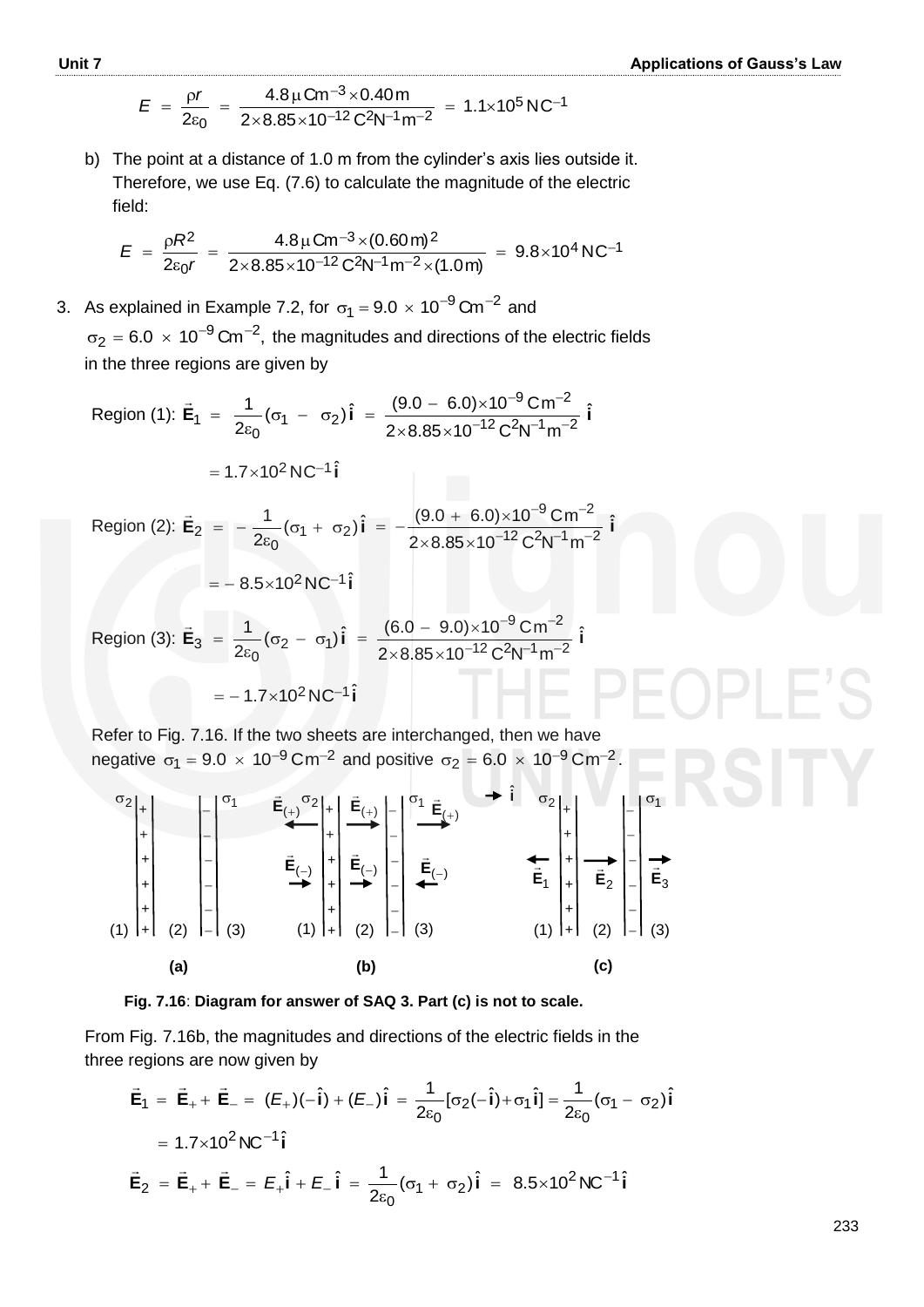$$
\vec{E}_3 = \vec{E}_+ + \vec{E}_- = (E_+)\hat{i} + (E_-)(-\hat{i}) = \frac{1}{2\epsilon_0}(\sigma_2 - \sigma_1)\hat{i} = -1.7 \times 10^2 N C^{-1} \hat{i}
$$

Of course, when you solve this problem, you have to start from the beginning and follow all steps given in Example 7.2.

4. The net charge on the sphere is  $Q = \sigma S$ , where  $S = 4\pi R^2$  is the area of the surface of the sphere of radius *R*. Therefore,

$$
Q = \sigma 4\pi R^2 = 4\pi \times 2.7 \mu \text{Cm}^{-2} (1.0 \text{m})^2 = 34 \mu \text{C}
$$

From Gauss"s law [Eq. (7.4a)], the net electric flux leaving the surface of the sphere is

$$
\Phi_E = \frac{Q}{\epsilon_0} = \frac{34 \,\mu\text{C}}{8.85 \times 10^{-12} \,\text{C}^2 \text{N}^{-1} \text{m}^{-2}} = 3.8 \times 10^6 \,\text{N} \text{m}^2 \text{C}^{-1}
$$

Since the point lies outside the sphere, the electric field due to the conductor at a point 3.0 m from its centre is

$$
\vec{E} = \frac{1}{4\pi\epsilon_0} \frac{Q}{r^2} \hat{r} = (8.99 \times 10^9 \,\text{C}^{-2}\text{N} \,\text{m}^2) \times \frac{34\,\mu\text{C}}{(3.0\,\text{m})^2} \hat{r} = 3.4 \times 10^4 \,\text{NC}^{-1} \hat{r}
$$

- 5. Substituting  $Q_1 = Q$  and  $Q_2 = -2Q$  in the results of Example 7.3, we get
	- a) For  $r < r_1$ , **E** = **0**  $\overline{z}$  and  $\overline{z}$  $= 0$

b) For 
$$
r_1 < r < r_2
$$
,  $\vec{E} = \frac{1}{4\pi\epsilon_0} \frac{Q_1}{r^2} \hat{r} = \frac{1}{4\pi\epsilon_0} \frac{Q}{r^2} \hat{r}$ , and  
\nc) For  $r > r_2$ ,  $\vec{E} = \frac{1}{4\pi\epsilon_0} \frac{(Q_1 + Q_2)}{r^2} \hat{r} = \frac{1}{4\pi\epsilon_0} \frac{(Q - 2Q)}{r^2} \hat{r} = -\frac{1}{4\pi\epsilon_0} \frac{Q}{r^2} \hat{r}$ 

#### **Terminal Questions**

1. From Eq. (7.3), the magnitude of the electric field is

$$
E = \frac{\lambda}{2\pi\epsilon_0 r} = 2 \times (8.99 \times 10^9 \,\text{C}^{-2}\text{N} \text{m}^2) \times \frac{3.6 \,\mu\text{C} \text{m}^{-1}}{2.0 \,\text{m}} = 3.2 \times 10^4 \,\text{N} \text{C}^{-1}
$$

- 2. Although the wire is not infinite, for points close to it and sufficiently far from its ends, we can approximate it as one. This is because at such points we can neglect the contribution of the electric fields due to distant charges.
	- a) We use Eq. (7.4b) to calculate the electric field at a point 5.0 cm from the wire's axis, since it lies outside the wire and get

$$
E = \frac{Q_{encl}}{2\pi\epsilon_0 r L} = 2 \times (8.99 \times 10^9 \,\text{C}^{-2}\text{N} \text{m}^2) \times \frac{5.0 \,\mu\text{C}}{5.0 \times 10^{-3} \,\text{m} \times 1000 \,\text{m}}
$$
\n
$$
= 1.8 \times 10^4 \,\text{N} \text{C}^{-1}
$$

b) The metal wire is a conductor. Therefore, the electric field at the point 0.50 cm from the wire's axis is zero,  $E = 0$  since the point lies inside the conductor.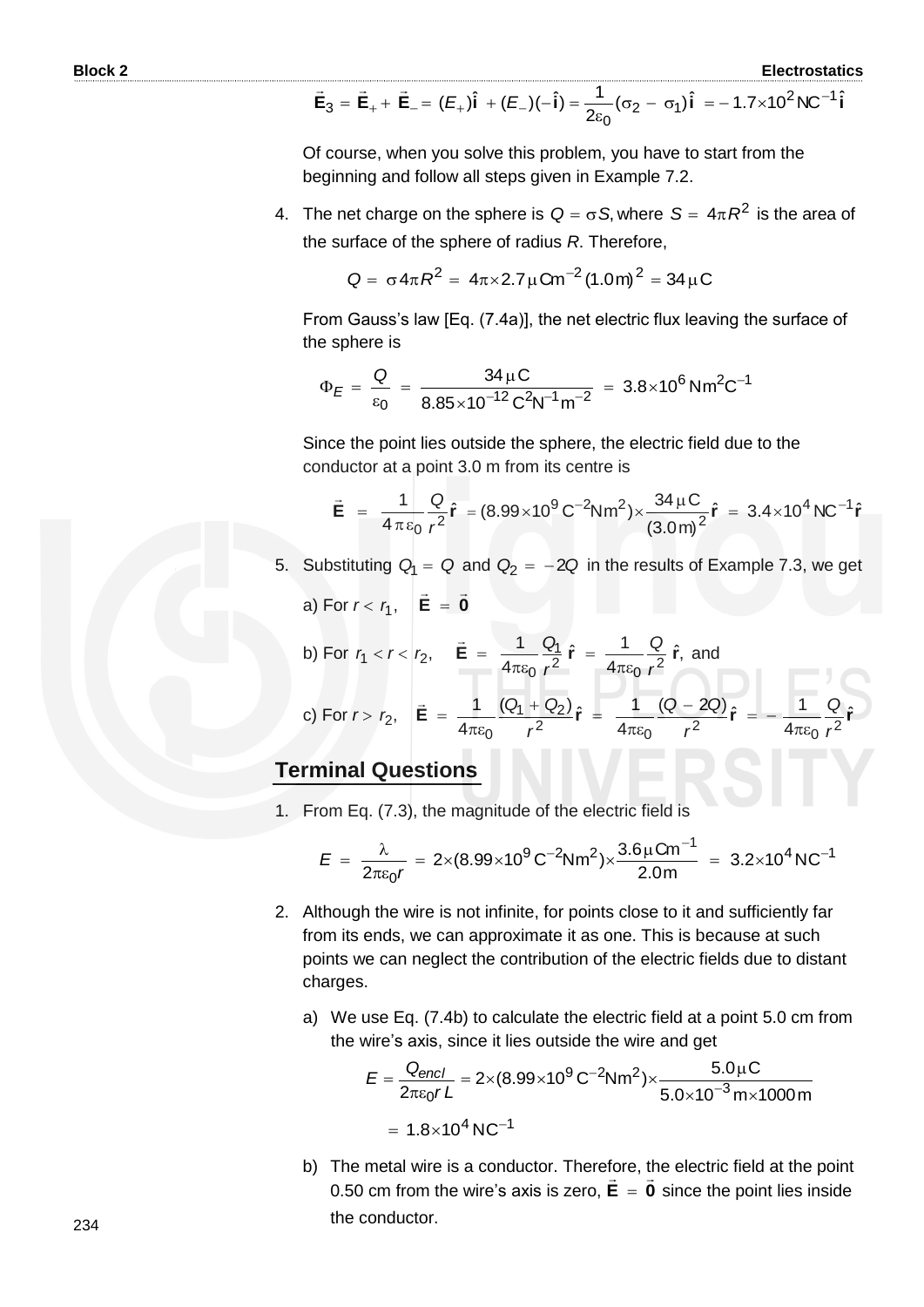3. The thin metal wire in the problem cannot strictly be taken as an infinite line charge. But for points close to the wire and sufficiently far from its ends, the contribution of the electric fields from distant charges can be taken to be negligible. Therefore, we can approximate the electric field of the wire to that of an infinite line charge. (a) Since the metal wire is a conductor, the electric field at the point 0.01 cm from the wire's axis, which  $\frac{1}{2}$ lies inside it, will be zero:  $E = 0$ . (b) The electric field at the point outside the wire at a distance of 0.09 cm from its axis is given by Eq. (7.2c) and we get

$$
E = \frac{Q_{encl}}{2\pi\epsilon_0 rL} = 2 \times (8.99 \times 10^9 \,\text{C}^{-2}\text{N} \text{m}^2) \times \frac{6.0 \,\mu\text{C}}{0.09 \times 10^{-2} \,\text{m} \times 30 \,\text{m}} = 4.0 \times 10^6 \,\text{NC}^{-1}
$$

4. We are given the electric field and the radius and height of the cylindrical Gaussian surface and we have to determine the volume charge density of the charge distribution enclosed by it. Since the surface area of the cylinder is  $2\pi r h$ , the electric flux through the Gaussian surface is

$$
\Phi_E = ES = E \times (2\pi r h) = \frac{Q_{encl}}{\varepsilon_0}
$$

or  $Q_{encl} = 2\pi\varepsilon_0 r hE$ 

The volume charge density  $\rho$  of the charge distribution is the net charge enclosed per unit volume.

$$
\therefore \rho = \frac{Q_{encl}}{V} = \frac{2\pi\epsilon_0 r hE}{\pi r^2 h} = \frac{2\epsilon_0 E}{r} = \frac{2 \times 8.85 \times 10^{-12} \text{ C}^2 \text{N}^{-1} \text{m}^{-2} \times 900 \text{N} \text{C}^{-1}}{1.0 \text{m}}
$$

$$
= 1.6 \times 10^{-8} \text{ C m}^{-3}
$$

- 5. a) The electric field at a point inside the inner copper wire (region I) is zero since it is a conductor:  $E = 0$ .
	- b) Refer to Fig. 7.17. We take the Gaussian surface to be a coaxial cylindrical surface of radius *r* and length *L* lying in the region II between the wires. Note that the net charge enclosed by the Gaussian surface is  $Q_{encl} = -\lambda L$ , where  $-\lambda$  is the linear charge density of the inner wire. From Gauss's law given by Eq. (7.4a),

$$
\oint_{S} \vec{E} \cdot d\vec{S} = \oint_{S} E dS = E \oint_{S} dS = E 2\pi r L = \frac{Q_{encl}}{\varepsilon_{0}} = -\frac{\lambda L}{\varepsilon_{0}}
$$
  
So, we have 
$$
\vec{E} = -\frac{\lambda}{2\pi\varepsilon_{0}r} \hat{r}
$$

where  $\hat{\mathbf{r}}$  is the unit vector perpendicular to the cylindrical axis pointing away from the axis. So, the electric field in region II is directed radially inward.

c) For the point that lies outside the cable, the electric field is zero. This is because the two wires have equal and opposite linear charge densities and the net charge enclosed by a Gaussian surface outside both wires will be zero:  $E = 0$ .



**Fig. 7.17**: **Diagram for the answer of TQ 5.**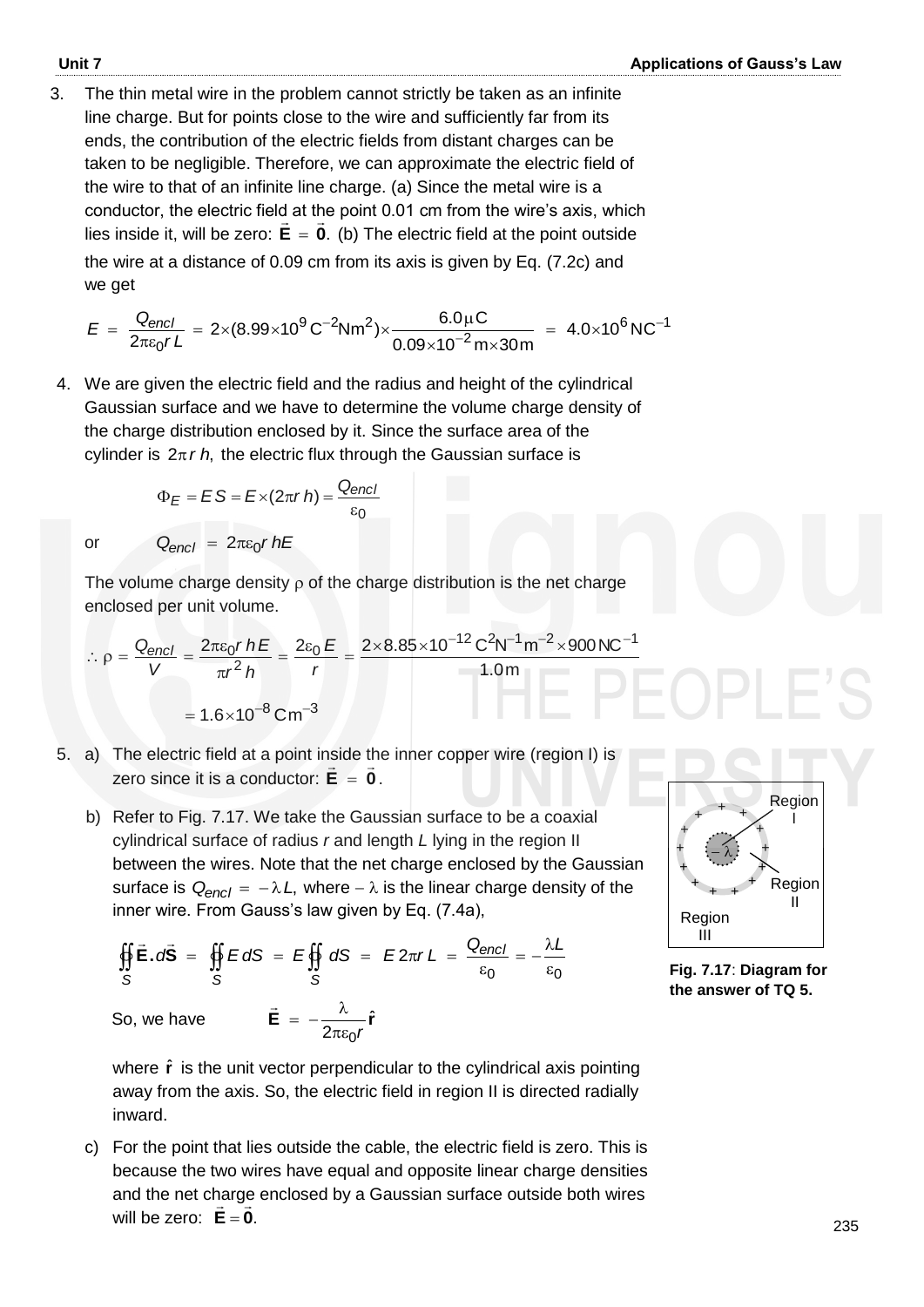6. The sheet is effectively infinite for the point at a distance of 0.03 m from its centre assuming that the point lies far from its edges. Let the net charge on the sheet be *q*. The electric field due to the sheet is given by Eq. (7.10):

$$
E = \frac{\sigma}{2 \epsilon_0}
$$
 directed perpendicular to the sheet, where  $\sigma = \frac{q}{A}$ 

The magnitude of the electrostatic force on an electron is given by

$$
F = -eE \qquad \text{or} \qquad F = -e\frac{\sigma}{2\varepsilon_0} = \frac{-eq}{2\varepsilon_0 A}
$$

since the surface charge density is charge per unit area and *A* is the area of the sheet. Thus,

$$
q = \frac{2\varepsilon_0 AF}{-e} = \frac{2 \times 8.85 \times 10^{-12} \text{ C}^2 \text{N}^{-1} \text{m}^{-2} \times 2.56 \text{ m}^2 \times 3.6 \times 10^{-12} \text{N}}{-1.6 \times 10^{-19} \text{ C}} = -1.0 \text{ mC}
$$

The negative sign shows that the charge on the sheet is negative. This is expected because the electrostatic force between the sheet and the electron is negative, i.e., the electron is repelled by the sheet.

7. Let **E**1  $\rightarrow$ be the electric field due to sheet 1 and **E**2  $\overline{a}$ be the electric field due to sheet 2 at some point in each of the three regions. The magnitudes of the electric fields due to the sheets will be equal since their surface charge densities are equal. Let us denote the magnitudes by *E*. Then from Eq. (7.10),

$$
E = \frac{\sigma}{2\varepsilon_0}
$$

Since both sheets are charged positively, the electric fields due to them would be directed away from them in each region. The electric fields due to the sheets in the three regions are shown in Fig. 7.18. Now we can determine the net electric field at any given point in each region as follows:

a) Region I above the sheets: The electric fields due to the sheets are in the same direction, say, j, as both sheets are positively charged.

Therefore, the net electric field at a point in region I is

$$
\vec{E} = \vec{E}_1 + \vec{E}_2 = 2 \times \frac{\sigma}{2 \epsilon_0} \hat{j} = \frac{\sigma}{\epsilon_0} \hat{j}
$$

b) Region II between the sheets: The electric field due to sheet 1 is directed opposite to the electric field due to sheet 2. Therefore, the net electric field at a point in region II is

$$
\vec{E} = \vec{E}_1 + \vec{E}_2 = \frac{\sigma}{2\epsilon_0}(-\hat{j}) + \frac{\sigma}{2\epsilon_0}\hat{j} = \vec{0}
$$

c) Region III below the sheets: The electric fields are again in the same direction, but opposite to **j**. Therefore, the net electric field at a point in region III is

$$
\vec{E} = \vec{E}_1 + \vec{E}_2 = 2 \times \frac{\sigma}{2 \epsilon_0} (-\hat{j}) = -\frac{\sigma}{\epsilon_0} \hat{j}
$$

8. We use Gauss's law given by Eq. (7.4a) to determine the electric fields in the two regions for conducting cylindrical charge distributions.



**Fig. 7.18**: **Diagram for answer of TQ 7.**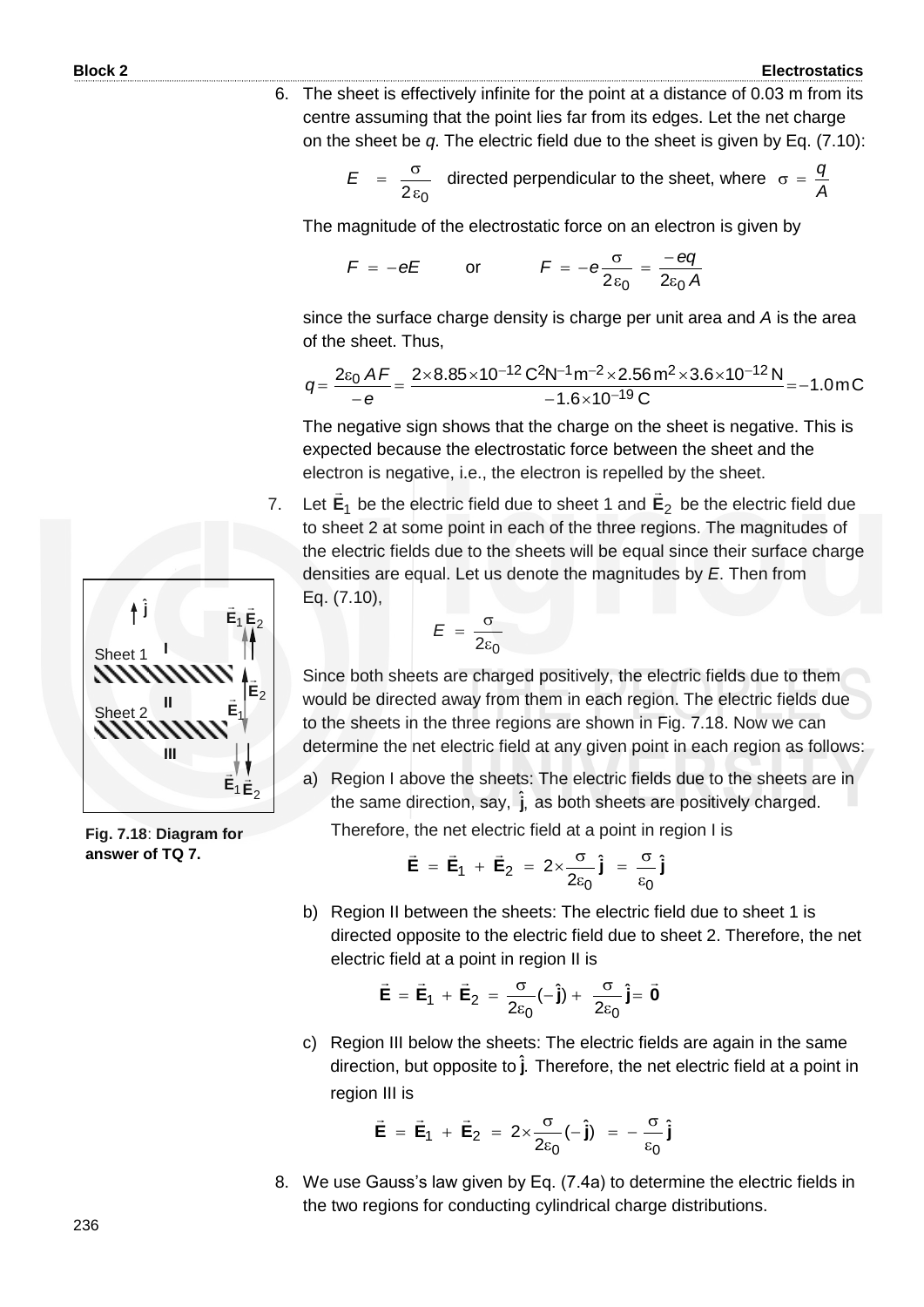a) For a point lying outside the conducting tube, the net charge enclosed by a Gaussian cylindrical surface of radius *r* and length *L* passing through the point is the algebraic sum of the total charge on the solid cylinder and the cylindrical tube, i.e., +3q. Therefore, from Eq. (7.4a), we get

$$
\oint_{S} \vec{E} \cdot d\vec{S} = \oint_{S} E dS = E \oint_{S} dS = E 2\pi rL = \frac{Q_{encl}}{\varepsilon_0} = \frac{+3q}{\varepsilon_0}
$$

or

 $=$ 

$$
E = \frac{3q}{2\pi\varepsilon_0 r L}
$$
 directed radially outward

b) For a point lying in the region between the solid cylinder and the tube, the net charge enclosed by a Gaussian cylindrical surface of radius *r* and length *L* passing through the point is just the charge on the solid cylinder, i.e.,  $+q$ . Therefore, from Eq. (7.4a), we get

$$
\oint_S \vec{E} \cdot d\vec{S} = \oint_S E dS = E \oint_S dS = E 2\pi r L = \frac{Q_{encl}}{\varepsilon_0} = \frac{+q}{\varepsilon_0}
$$

or

$$
E = \frac{q}{2\pi\varepsilon_0 r L}
$$
 directed radially outward

9. Refer to Fig. 7.19. The net charge on the conductor is  $q_1 = 15 \,\mu\text{C}$ . Suppose the charge on the wall of the cavity is *Q*. Let *S* be the Gaussian surface enclosing the cavity. The electric flux  $\Phi_{\mathcal{S}}$ through *S* is zero since the electric field inside the conductor is zero. Since the charge  $q_2 = 5.0 \mu C$  is placed inside the cavity in the conductor, the net charge enclosed by the Gaussian surface is the algebraic sum of the charge *Q* on the cavity wall (which is also the inner surface of the conductor) and  $q_2$ . So, from Gauss's law,

$$
\Phi_{\mathcal{S}} = \frac{Q_{\text{encl}}}{\epsilon_0} = \frac{Q + q_2}{\epsilon_0} = 0
$$

$$
\Rightarrow \qquad Q + q_2 = 0 \Rightarrow \qquad Q = -q_2 = -5.0 \mu C
$$

Let the net charge on the outer surface of the conductor be  $q'$  after the charge  $q_2 = 5.0 \mu C$  is placed inside the cavity. From conservation of charge, the net charge on the conducting sphere is equal to the algebraic sum of the charge on its inner surface and the charge on its outer surface. Therefore, we have

$$
q_1 = Q + q'
$$

So, the charge on the outer surface of the conductor is

$$
q' = 15 \mu C - (-5.0 \mu C) = 20 \mu C
$$

10. a) It is given that the electric field at a point 2.0 m away from the centre of the sphere/cavity points inward. Refer to Fig. 7.20a. We draw a spherical Gaussian surface *S* of radius 2.0 m. So, its surface area is  $4\pi$ (2.0m)<sup>2</sup> and the net charge enclosed by it is Q. Thus, from Gauss's law, we have



**Fig. 7.19**: **Diagram for the answer of TQ 9.** 



**Fig. 7.20**: **Diagram for the answer of TQ 10.**